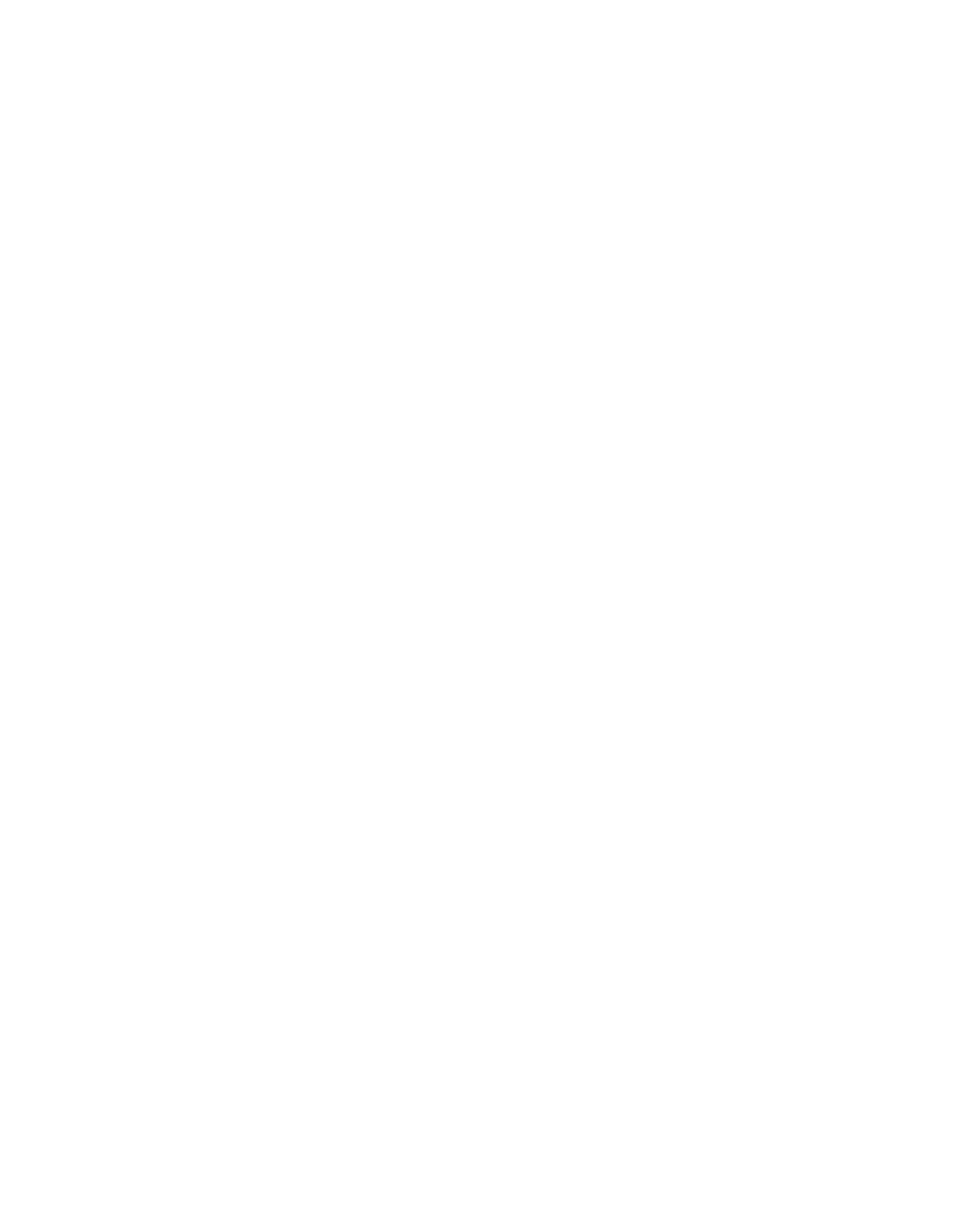# **Table of Contents**

| Are appropriate projects being categorized as local improvements? 16 |  |
|----------------------------------------------------------------------|--|
|                                                                      |  |
|                                                                      |  |
|                                                                      |  |
|                                                                      |  |
|                                                                      |  |
|                                                                      |  |
|                                                                      |  |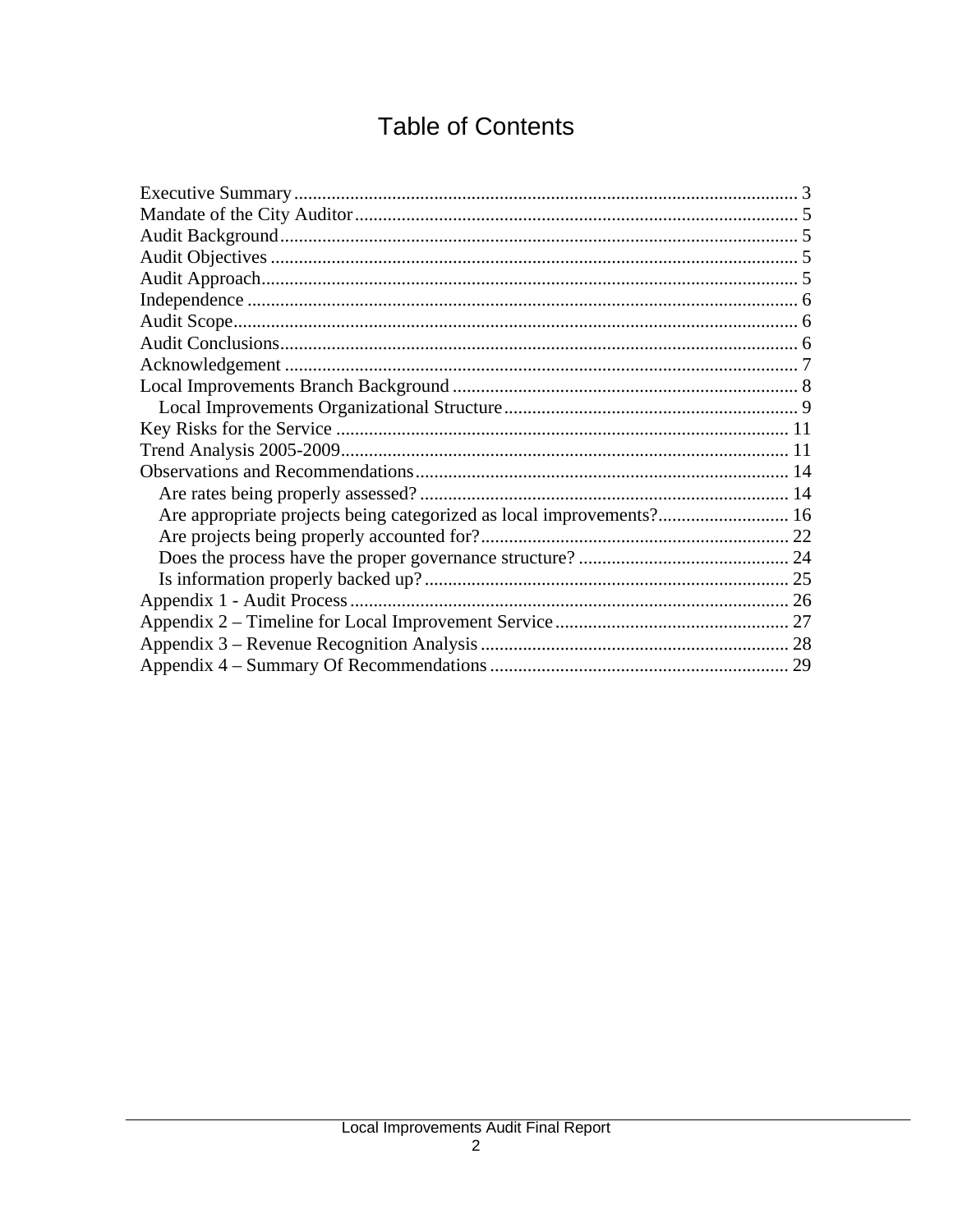## **EXECUTIVE SUMMARY**

The Local Improvements service is a coordinated effort between six City departments. Though the service is a relatively small one for the City, comprising only 1% to 2% of the annual capital budget on average, it can be fairly complex. The service involves a number of stakeholder groups, requires adherence to specific legislative requirements contained in *The City of Winnipeg Charter* and *The Local Improvement Regulation By-law* and monitoring of numerous different types of projects.

An audit of Local Improvements was included in the City Auditor's 2009-2010 Audit Plan. The objectives of the audit were:

- To examine the governance framework and management practices relative to the local improvements service and the extent of coordination between the City departments involved in the process.
- To review compliance of a sample of local improvements with authorities.

The scope of our audit included the years 2005 through 2009. During this period, completed local improvement projects added a high of \$6.2 million to a low of \$512,000 to the City's capital assets. The number of projects completed ranged from 17 to 49.

The local improvement service is intended to provide citizens with an opportunity to improve local infrastructure in their neighbourhoods. Many different types of projects qualify as local improvements. Local improvement projects can be for an above-ground improvement, such as paving roads or installing sidewalks, or for an underground work, such as installing water mains or wastewater sewers. There are also opportunities to initiate special agreements that may serve to improve infrastructure for a smaller number of residents or businesses through the construction of projects with unique characteristics.

Local improvement projects can be proposed by citizens, by Council, or in connection with development agreements (as a subset of projects proposed by Council). Virtually all publicly available information is directed towards projects proposed by citizens, so that citizens can navigate through the service. The process requires the citizen proposing the project to file a petition containing signatures from 60% of the property owners, as determined by land ownership percentage that will be affected by the improvement project. Contrarily, once the project has been advertised, property owners have at least 30 days to file a "Notice of Objection" containing signatures from 60% of the property owners, also determined by land ownership percentage, to cease the improvement from proceeding. If a sufficient level of agreement is obtained, the project will be put out for bids, constructed and then taxes levied to the property owners through local improvement taxes. Property owners have the choice of paying out the taxes assessed in full or financing the amount on their property tax bills.

#### Key Observations and Recommendations

We found thirteen development agreements that contained clauses to impose local improvement taxes that we did not believe met the intent of *The City of Winnipeg Charter*. In five of these cases, the clauses were referred to in reports supplied to Council; however, in the other eight cases, the clauses were either added to the body of the agreement or added to the agreement by way of a subsequent amendment without informing Council of the changes. These agreements involved the installation of basic infrastructure elements in new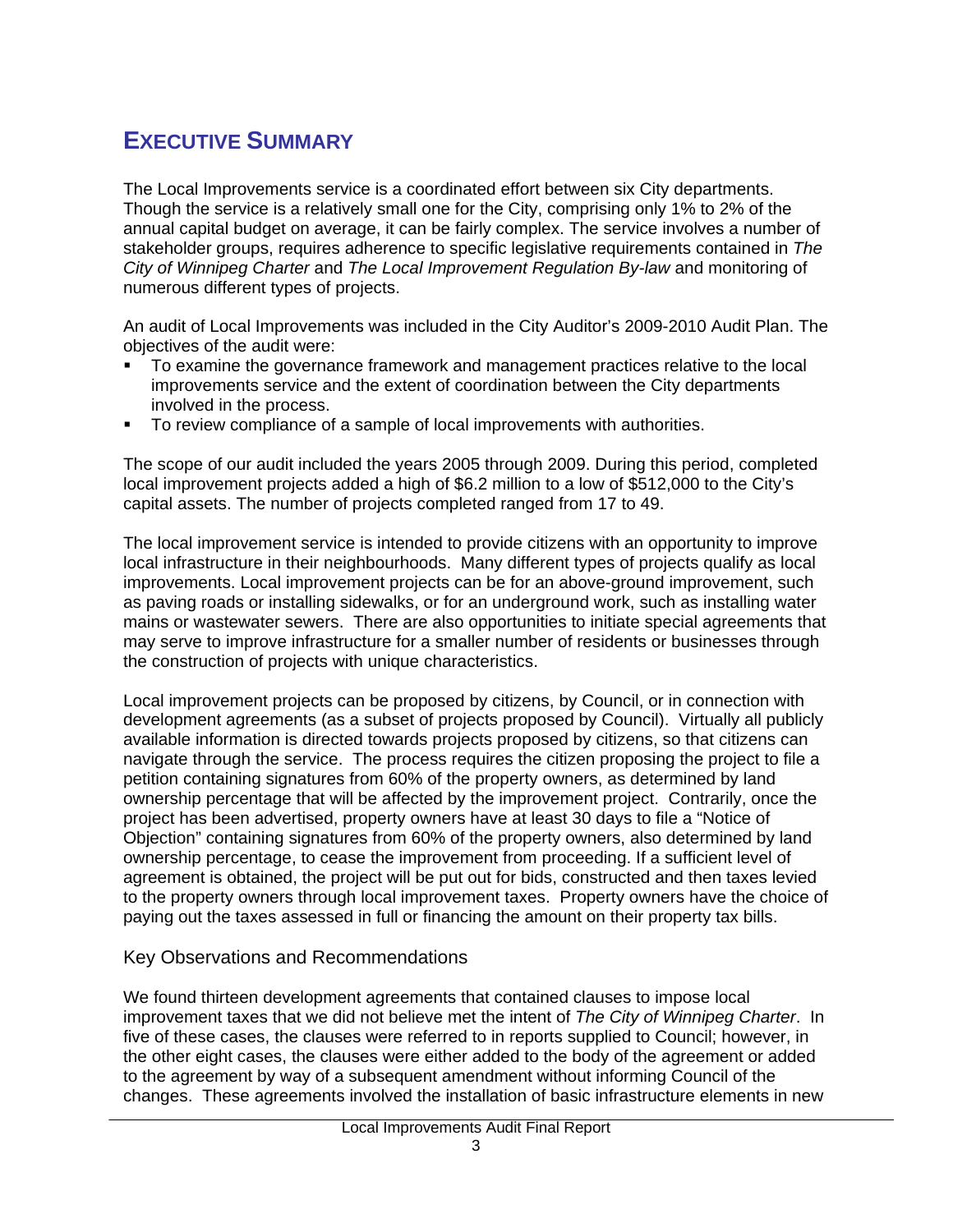residential developments to be taxed as local improvements that would be paid by future property owners. The imposition of local improvement taxes in these instances is inconsistent with the vast majority of development agreements where these items are treated as basic infrastructure. Further, we noted these eight cases did not receive Council approval as required by *The City of Winnipeg Charter*. We have forwarded these cases to the Legal Services Department for further review. We have also recommended that the *Local Improvement Regulation By-law* be amended to ensure that this type of situation does not occur in the future.

The Local Improvement Branch of the Assessment and Taxation Department acts as a coordinating hub for the service. We identified opportunities to strengthen the level of oversight of the process through the addition of a quality review process within the Assessment and Taxation Department. We believe that the addition of a quality review process within the department will increase the assurance that the local improvements comply with legislation and the regulation by-law, and will further assure that Council receives all relevant information regarding a local improvement project before the taxes are imposed on property owners.

Local improvements that have been initiated through a development agreement involve different processes. These improvements are effectively approved by Council and therefore do not require 60% approval by affected property owners. We found, however, that citizens are at a disadvantage under this process because, in most cases, the developer owns 50% of the affected land on one side of the street and private property owners own the other 50% of the affected land. In these cases, the private property owners will rarely ever successfully stop an improvement by petition alone. We have made a recommendation to ensure affected property owners are notified of the next meeting of the Community Committee to ensure they have the opportunity to appeal to Council regarding the taxes to be imposed.

We observed that the rates charged for underground local improvements were last updated in 2007, but had not been revised before then since 1982, over twenty years prior. By charging the revised static rate for underground works, we observed that some projects resulted in a 20-75% surplus. A static rate is also used for above-ground lighting services, while current costs are used to assess local improvement taxes for all other above-ground works. Due to the risk of large variances from actual projects costs when using the static rates, we have recommended that the rate methodology for underground works and for lighting services be revised to better approximate the actual project costs. This will ensure that the taxes levied for all local improvement works approximate the actual project costs and that rates are updated on a more frequent basis.

We identified two accounting issues as follows: (1) some assets and liabilities are not being recorded and (2) revenues are being recognized on a cash basis, rather than on an accrual basis. Our evaluation was limited in scope in these areas due to the availability of data.

Projects handled through the local improvement process can span many years and the supporting documentation may need to be referenced decades later. Currently, much of the critical records and maps are maintained in a single hard-copy format. For this reason, we have made a recommendation that the branch explore options for creating electronic back-up files for all project documentation.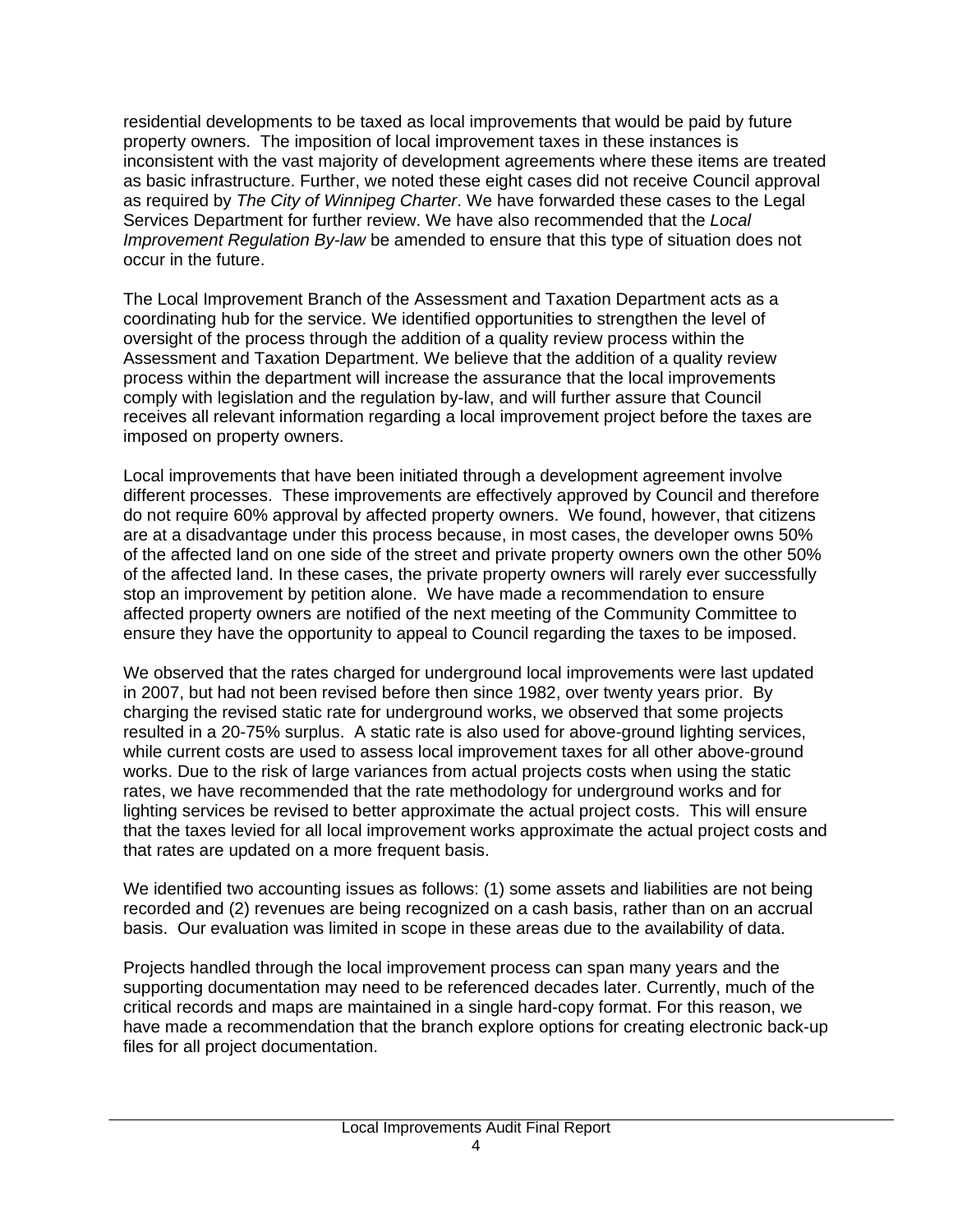### **MANDATE OF THE CITY AUDITOR**

The City Auditor is a statutory officer appointed by City Council under *The City of Winnipeg Charter*. The City Auditor reports to Council through the Audit Committee (Executive Policy Committee) and is independent of the City's Public Service. The City Auditor conducts examinations of the operations of the City and its affiliated bodies to assist Council in its governance role of ensuring the Public Service's accountability for the quality of stewardship over public funds and for the achievement of value for money in City operations. Once an audit report has been communicated to Council, it becomes a public document.

# **AUDIT BACKGROUND**

The Local Improvement Service offered by the City of Winnipeg is a highly compartmentalized process that requires the coordination and cooperation of six City departments, with no one person having oversight of the process as a whole. Due to the complexity of the service structure and the risks involved in its coordination, an audit of the Local Improvement Service was added to the 2009-2010 Audit Plan.

## **AUDIT OBJECTIVES**

The objectives of this audit were:

- To examine the governance framework and management practices relative to the local improvements service and the extent of coordination between the City departments involved in the process.
- **To review compliance of a sample of local improvements with applicable authorities.**

# **AUDIT APPROACH**

We have conducted the audit in accordance with generally accepted auditing standards. **Appendix 1** provides a flowchart of the audit process.

- We conducted interviews with the Manager of Taxation and Finance, the Supervisor of Administration and Finance and the Senior Local Improvement Clerk in the Assessment and Taxation Department; Local Improvement Project Engineers and Assistant Controllers from the Water and Waste Department and the Public Works Department; the Land Development Administrator from the Planning, Property and Development Department; the Manager of Capital Projects and Project Coordinator from the Corporate Finance Department; and a Project Leader from the GIS Solutions Division of the Corporate Support Services Department.
- We obtained and reviewed financial and statistical data from the Supervisor of Administration and Finance in the Local Improvements Branch of the Assessment and Taxation Department.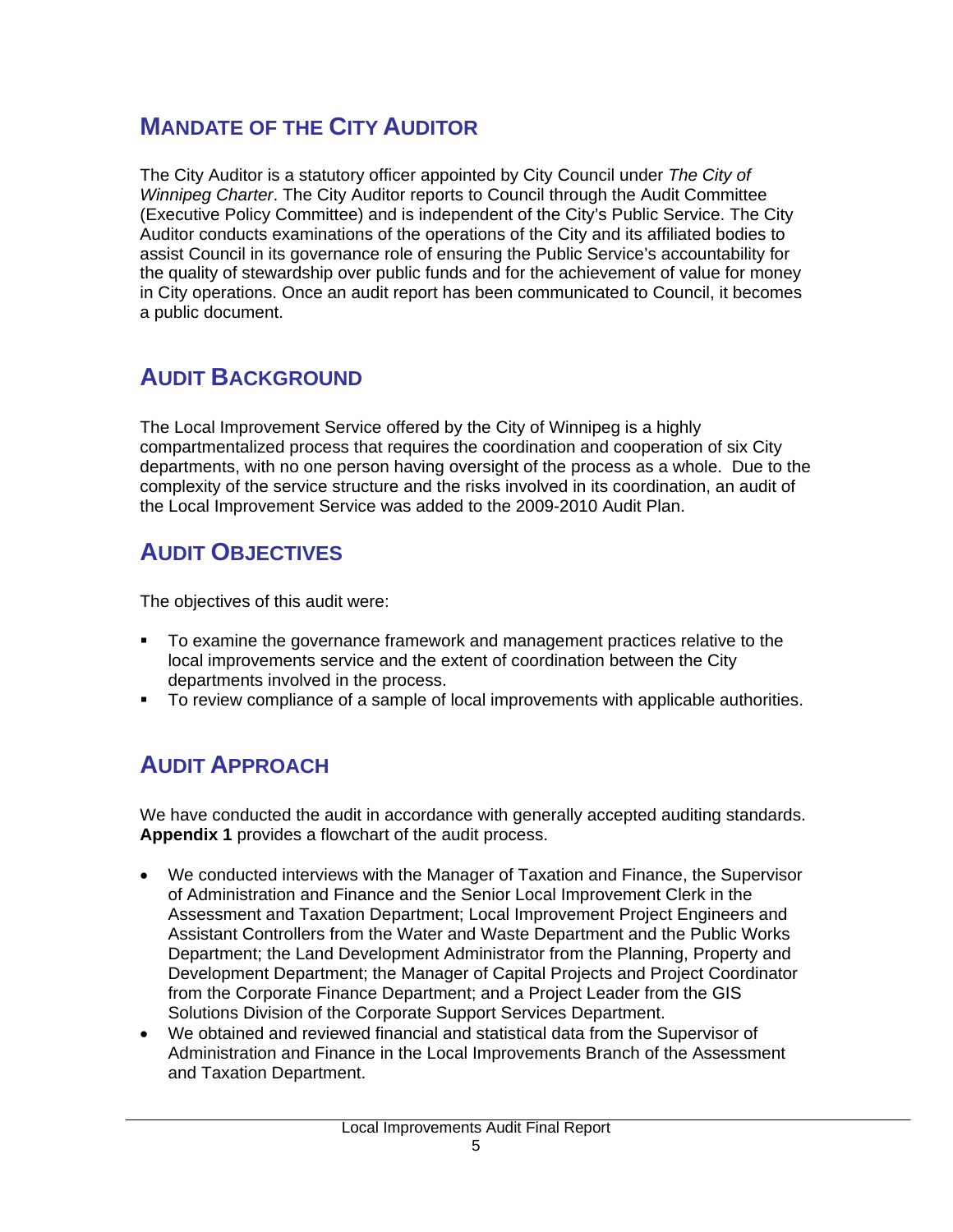- We obtained and reviewed relevant by-laws and legislation from the City of Winnipeg and the Province of Manitoba.
- We obtained and reviewed the City's Development Agreement Parameters.
- We obtained and reviewed development agreements on a test basis to determine the nature of local improvement arrangements embedded within the agreements.
- We discussed the local improvement process and several specific cases with staff from the Legal Services Department.
- We reviewed publicly available information on the local improvements process in Calgary, Montreal, Toronto and Vancouver, and made limited inquiries regarding publicly available information and development agreements in these jurisdictions.

The conclusions in our report are based upon information available at the time. In the event that significant information is brought to our attention after completion of the audit, we reserve the right to amend the conclusions reached.

### **INDEPENDENCE**

Audit team members selected for the audit did not have any conflicts of interest.

# **AUDIT SCOPE**

The scope of this audit was to examine the performance of the service in the years 2005 through 2009. Based on the information we obtained through our fieldwork, we expanded the scope to include reviewing the compliance of certain local improvement projects with relevant sections of *The City of Winnipeg Charter* and applicable by-laws.

Some of our analyses were limited due to the record retention capabilities in the Local Improvement Branch's MANTA database system. These limitations, and their effects on performance information, have been adequately detailed in the relevant sections and recommendations in this report.

# **AUDIT CONCLUSIONS**

The audit work performed led us to the following conclusions:

- The Local Improvements Branch works with other City departments to complete the majority of projects within a two-year period. We identified opportunities to strengthen the oversight role performed by the Assessment and Taxation Department and to ensure a project cost methodology is in place for imposing taxes associated with local improvements. We also identified opportunities to improve accounting for the assets, revenues and liabilities created under local improvements.
- We reviewed citizen-initiated local improvements and found them to be compliant with all applicable authorities. We did identify opportunities to improve communication with potentially affected property owners for those local improvements initiated by a developer. We also found thirteen development agreements that contained clauses to impose local improvement taxes that we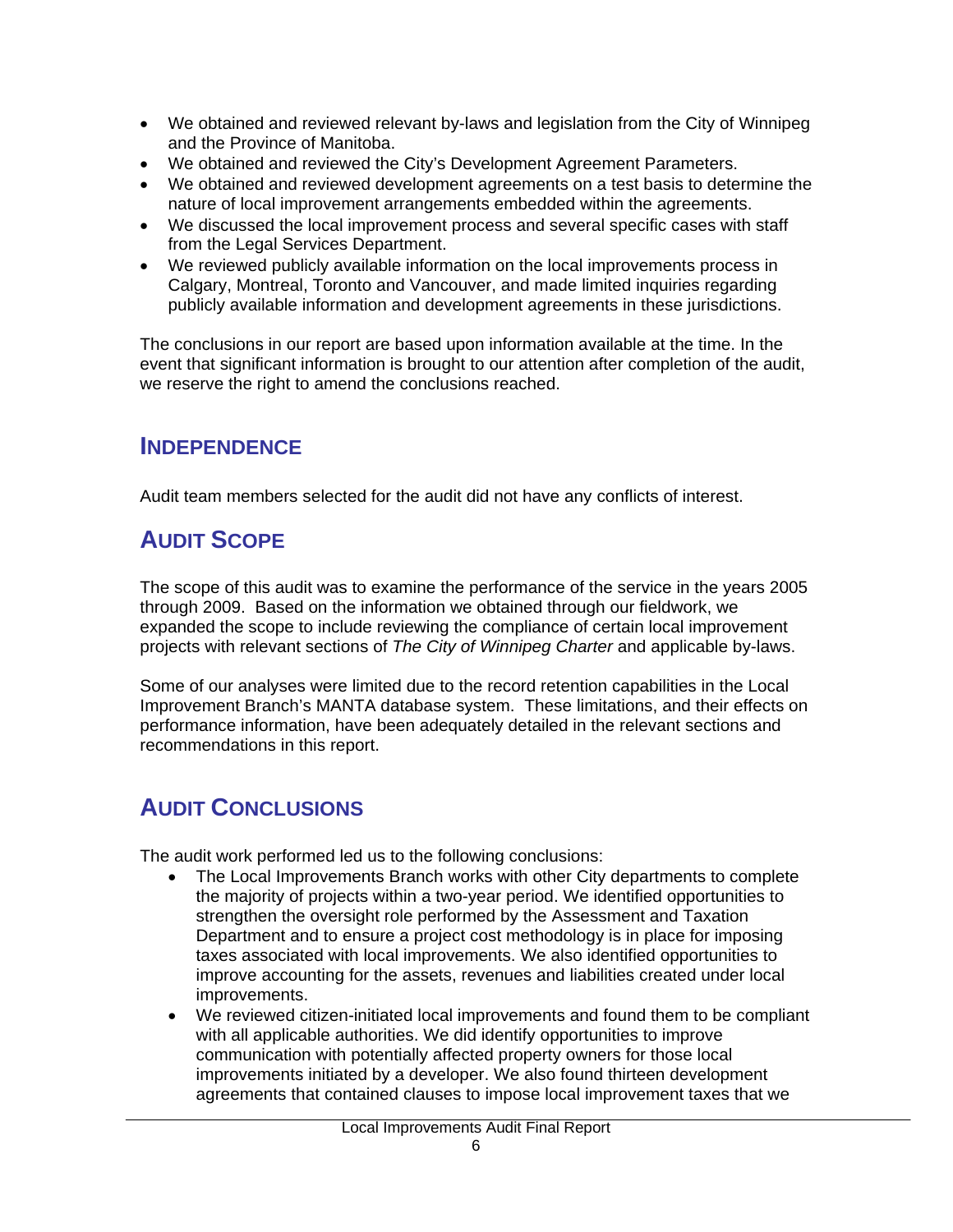do not believe meet the intent of the language of *The City of Winnipeg Charter*. Of the thirteen development agreements, Council properly approved only five. We have referred the other cases to the Legal Services Department for further review and also recommended that the *Local Improvement Regulation By-law* be amended to ensure that this type of situation does not occur in the future.

### **ACKNOWLEDGEMENT**

The Audit Department wants to extend its appreciation to the members of the Assessment and Taxation Department, Public Works Department, Water and Waste Department, Property, Planning and Development Department, City Clerk's Department and the Legal Services Department's staff for their cooperation. In particular, we would like to thank the Senior Local Improvement Clerk for his professionalism and cooperation throughout the performance of this audit.



Busi With

June 24, 2010

\_\_\_\_\_\_\_\_\_\_\_\_\_\_\_\_\_\_\_\_\_\_\_\_\_ *\_\_\_\_\_\_\_\_\_\_\_\_\_\_\_\_\_\_\_\_\_\_\_\_\_\_\_\_* Brian Whiteside, CA•CIA Date City Auditor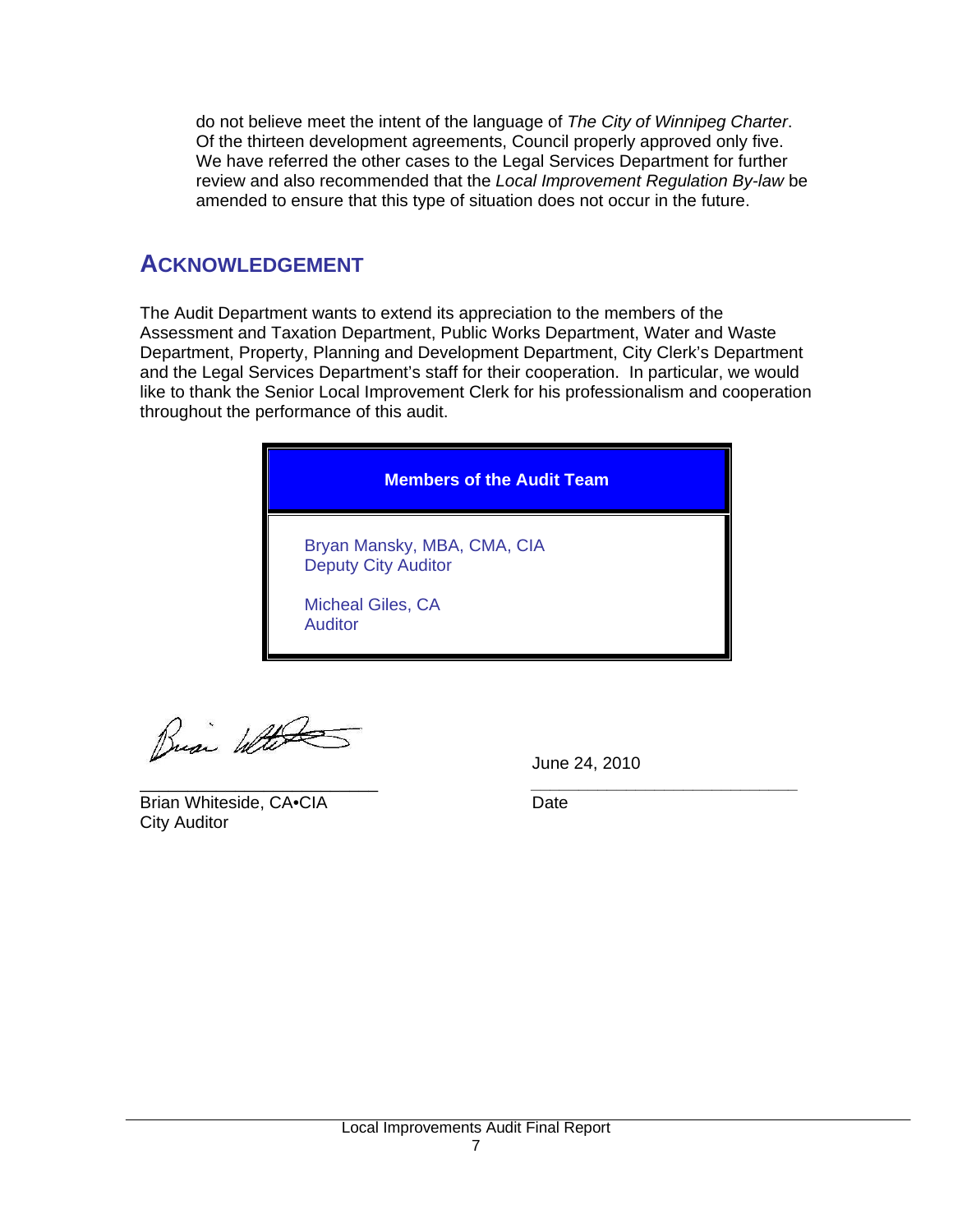### **LOCAL IMPROVEMENTS BRANCH BACKGROUND**

#### **The Local Improvement Process**

*The City of Winnipeg Charter* ("the *Charter*") gives citizens the opportunity to improve local infrastructure in their neighbourhoods through the local improvements process.<sup>1</sup> This process allows citizens to pay the City for their share of the costs of upgrades to roads, sewers, water works and street lighting, over basic infrastructure that may exist.

The concept behind the service is simple. When the development of new residential areas takes place, developers are required to install minimum infrastructure elements, as determined by the City – a concept that is similar to "minimum code" requirements in building construction. These minimum infrastructure requirements have changed over time, and past requirements – especially standards that were in place before the creation of Unicity in 1971 – may have allowed for lower-grade infrastructure to be installed than what is required by current standards, such as graveled roads and ditch drainage systems. Under the local improvements sections of the *Charter*, and through various by-laws enacted by City Council, property owners have the ability to improve the infrastructure associated with older properties. When an above-ground improvement is completed, such as paving roads or installing sidewalks, the Public Works Department oversees the project. When underground work is completed, such as installing

**"Local Improvement"** means a project intended to be paid for or maintained wholly or in part by local improvement taxes imposed on real property benefited … and includes projects carried out under a local improvement district. - *The City of Winnipeg Charter, Section 406*  water mains, wastewater sewers and land drainage sewers, the Water and Waste Department supervises the project.

Another section in the *Charter* allows for entire

neighbourhoods, also known as "Local Improvement Districts", to share the costs of constructing larger projects, such as community centres or local parks, with the entire district that will benefit from the project. Local Improvement Districts are conceptually similar to localized local improvement projects except that they have procedural differences due to the larger number of property owners affected. We did not focus on Local Improvement District projects in this audit because of the rarity of their occurrence. Development agreements also contain provisions that allow developers to recover costs of works that benefit privately owned properties.

It is difficult to encapsulate exactly what projects can qualify as "local improvements", given the fairly broad definition in the *Charter*; however, the term "improvement", along with the statement that improvement "work" includes the reconstruction or renewing of works, suggests that the

intent of the service is to provide *additional* benefit to citizens over the basic infrastructure elements that would have already been installed in the area in question.

 $\overline{a}$ 

"Work" means works or services which may be undertaken as local improvements under the *Charter* and includes the reconstruction or renewing of any such works. - *Local Improvement Regulation By-law No. 98/72, Section 2.1* 

<sup>1</sup> *The City of Winnipeg Charter* Part 8, Division 5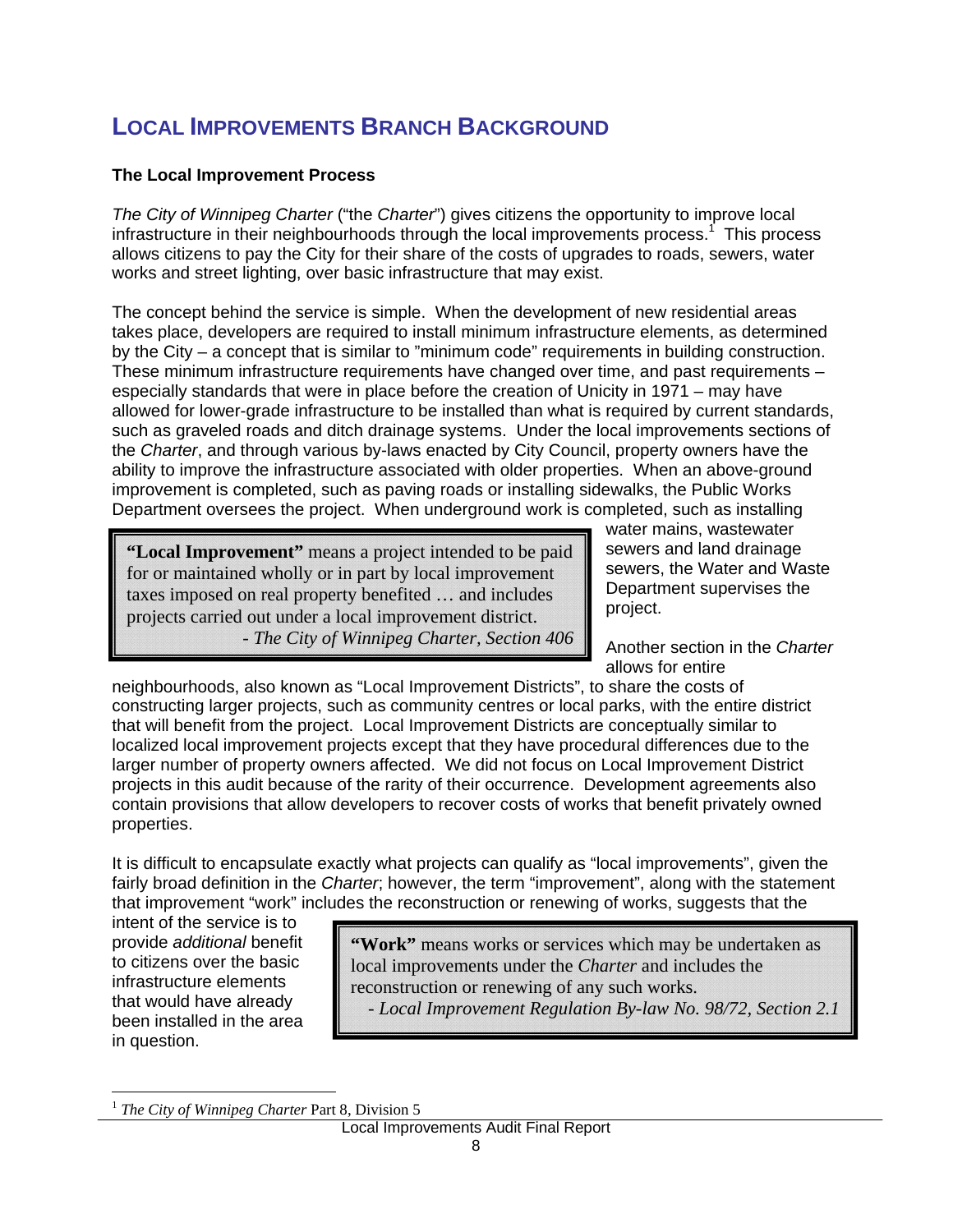There is a fairly detailed and lengthy process to initiate local improvements, and an array of steps that must be completed before the actual works are constructed. This process is outlined in more detail in **Appendix 2**, along with an optimal timeline of when all of the steps in the process should be completed. The key points to project initiation, or rejection, of an improvement project are that the project requires 60% of the affected property owners, as determined by property ownership percentage, to vote for the improvement to proceed. Conversely, once a local improvement has been publicly advertised, affected property owners will have at least 30 days to file a "Notice of Objection" containing signatures from 60% of the property owners, as determined by land ownership percentage, to cease the project from proceeding. If a project is successfully halted by way of the objection process, another petition for the same project cannot be made for a two-year period.<sup>1</sup> Once an improvement has been approved, the related department will issue a bid opportunity under the City's *Materials Management Policy* to construct the work.

In recent years, the local improvement process has been used to implement several unique yet beneficial projects. The Local Improvement District mechanism was utilized from 2006 to 2008 for the construction of improved infrastructure to service the Fairfield Park neighborhood. There have also been special agreements<sup>2</sup> made to initiate riverbank stabilization projects and the construction of downtown skywalk systems to facilitate pedestrian traffic in all weather conditions.

#### **Taxes and Rates**

After local improvement projects have been completed, the total costs of the projects will be analyzed and the taxes will be assessed. Taxes are billed to affected property owners based on the assessable frontage feet on their properties. There are two different methods of assessing the taxes. For all underground works, a static rate is used per frontage foot which was last updated in 2007. This was the first time the rate had been updated since 1982, more than twenty years before. For all above-ground work except lighting services, the costs of all identical project types for the year are pooled together to arrive at a uniform per-frontage-foot rate, which is then imposed on individual properties based on the number of assessable frontage feet for each property; lighting improvement rates are static, similar to underground works.

### *Local Improvements Organizational Structure*

The organizational structure for the local improvements is compartmentalized. The service may be described as a "collaboration of efforts" between departments, rather than having one specific department that performs the entire process. Every project requires the involvement of the Assessment and Taxation Department, the City Clerk's Department, the Legal Services Department and, depending on the project, an agreement to be negotiated with a developer by the Planning, Property and Development Department, or the technical aspects to be overseen by the Public Works Department or Water and Waste Department.

Management in the Local Improvements Branch of the Assessment and Taxation Department has described the Branch as being the "coordinating hub" that binds the process together but, in

 $\overline{a}$ <sup>1</sup> *The City of Winnipeg Charter*, Section 411(a)

 $2$  Special agreements are entered into with smaller community interest groups for projects with unique specifications, that are not within the parameters published in the *Local Improvement Regulation By-Law*.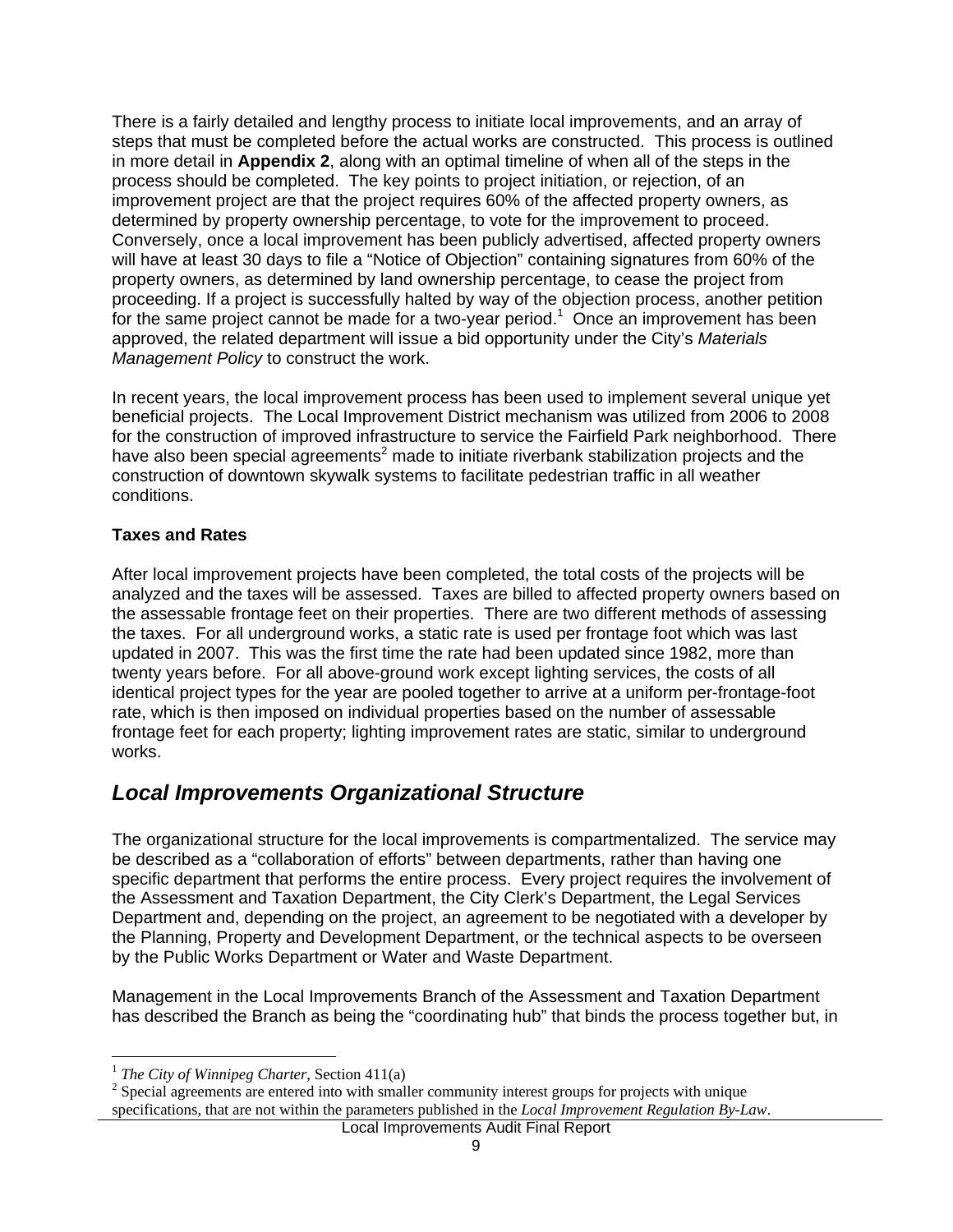actual fact, no one department has complete authority over the service as a whole. The Local Improvement Branch currently has one full-time equivalent senior clerk and one full-time equivalent clerk (class C) for the service. Time is also allocated from both the Manager of Taxation and Finance and the Supervisor of Finance and Administration from the Assessment and Taxation Department to carry out the service.



We also analyzed the organizational structures of local improvement services in other metropolitan areas, based on information available on the websites of the cities of Calgary, Montreal, Toronto and Vancouver. There were two different forms that the service took in these cities. Two of the cities had one Local Improvement office that would handle citizen inquiries and the overall administration of the service. The other two cities divvied up the service to allow the most relevant department to handle the above ground or below ground project.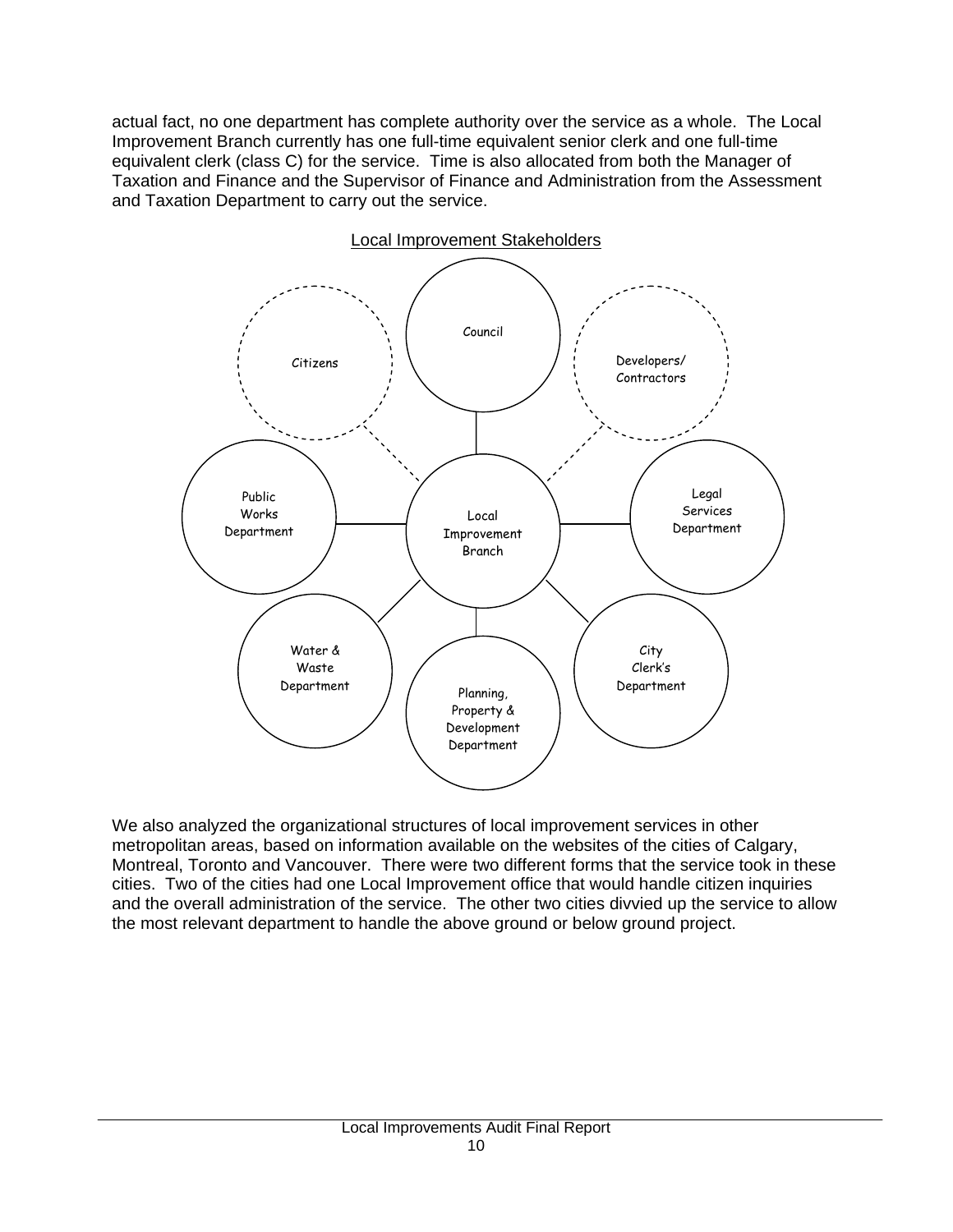# **KEY RISKS FOR THE SERVICE**

The *potential* key risks associated with the local improvement service include:

- rates charged to residents may not accurately reflect the costs of the projects completed;
- projects that do not meet the intent of local improvement legislation may be charged to citizens as "local improvements";
- development agreement processes may not provide sufficient information to citizens regarding local improvement projects;
- financial accounting may not be in accordance with relevant standards; and
- physical documents used for tracking the progress of local improvement projects may not be properly safeguarded.

# **TREND ANALYSIS 2005-2009**

Exhibit 1: Project Load

 $\overline{a}$ 

The construction of local improvements is a minor activity for the City of Winnipeg when



compared to overall capital investments made on an annual basis. The total dollars added to capital assets annually through local improvements only makes up about 1 to 2% of the total capital budget or about \$3 million annually, on average. Exhibit 1 illustrates that the Local Improvement Branch handles about twenty-five to thirty projects per

Source: Local Improvement Assessment Sheet

year<sup>1</sup>, although the number of projects completed can vary significantly in any given year. Oversight of the local improvement process is complex given that the involvement of multiple departments varies with the nature of the local improvement project approved. Coordinating the service requires the Assessment and Taxation Department to have an understanding in local improvement processes, development agreement language, City by-laws and Provincial legislation, to be able to perform the coordination role.

<sup>&</sup>lt;sup>1</sup> For measurement purposes, each specific type of improvement is counted as one individual project. For example, when a lane is paved, this represents one project and when a sewer is installed, this is a separate project, despite the fact that the sewer and the lane pavement may both affect the same stretch of roadway.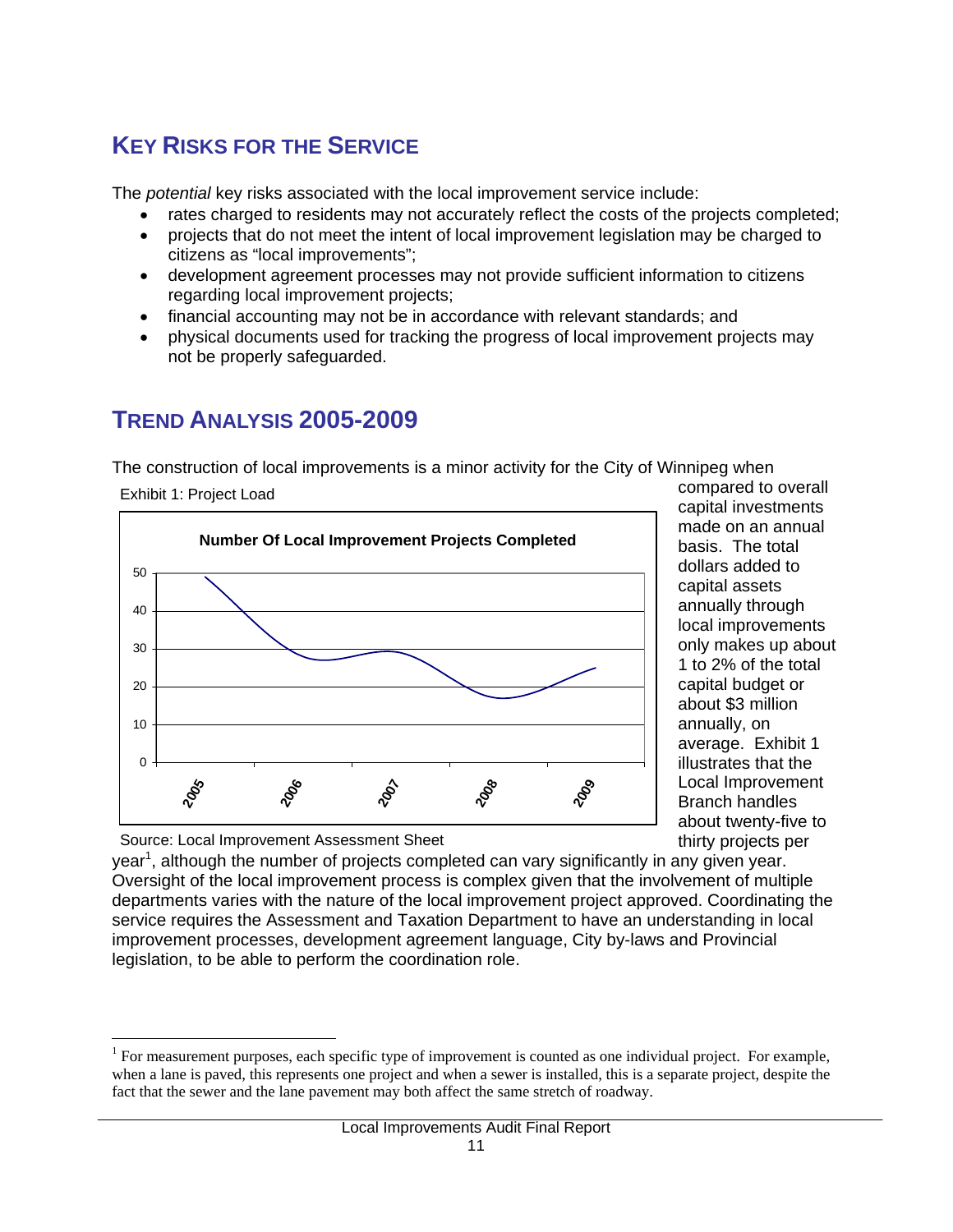The Senior Local Improvement Clerk explained to us that the demand for local improvements is cyclical. In leaner years, such as the two most recent operating years, in which there has been a global recession, the demand for local improvements drops. Speculation on this is that property owners prefer to invest in home improvement that will directly affect the value of their homes, rather than indirectly through community infrastructure improvement. It is also important to note that while the number of projects completed in a year appeared to be declining overall, there were several large, long-term projects in progress at the end of 2009, including the construction of downtown skywalks (\$8.7 million to February 2010) and riverbank stabilization projects (\$540,000 to February 2010).

It is interesting that while the number of projects completed in 2009 rose over the prior year, the amount of capital invested declined, as shown in Exhibit 2. This was due to many smaller projects being completed in 2009, which did not significantly add to the capital asset base.

| Year | <b>Projects</b> |    | <b>Capital Invested</b> | <b>Taxes Imposed</b> |           |           | <b>City Capital Budget</b> |            |  |
|------|-----------------|----|-------------------------|----------------------|-----------|-----------|----------------------------|------------|--|
| 2005 | 49              | J  | 4.060.240               | \$                   | 3,203,756 | '79%      | 298,468,000<br>\$.         | $(1.36\%)$ |  |
| 2006 | 28              | \$ | 6,241,949               | S                    | 5,130,451 | (82%)     | 307,583,000<br>\$          | (2.03%)    |  |
| 2007 | 29              | \$ | 4,339,368               | \$                   | 3,413,366 | (79%)     | 427,323,000<br>\$          | $(1.02\%)$ |  |
| 2008 |                 |    | 1,004,582               | \$                   | 1.097.868 | $(109\%)$ | 421,099,000                | $(0.24\%)$ |  |
| 2009 | 25              | \$ | 511,998                 | \$                   | 527.484   | (103%)    | 476,489,000                | $(0.11\%)$ |  |

Exhibit 2: Financial Summary

Source: Local Improvement Costing Reports & City of Winnipeg Capital Budgets

While the demand for improvements may be cyclical, the long-term trend is almost certainly that demand will continue to drop. As time passes, two factors affecting infrastructure construction will continue to emerge. First, minimum infrastructure requirements will continue to become more stringent as City engineers find new ways to increase infrastructure quality in order to reduce future maintenance costs. Second, the neighbourhoods in the city that require local improvements will continually decrease as more projects are completed, ultimately leading to fewer local improvement projects. This is similar to what is occurring at the City of Toronto. The Director of Development Engineering for the City of Toronto confirmed to us that local improvements were rarely used there.

Normally, the taxes imposed on projects will recover about 80% of the costs of the project because some of the land affected is within City owned right-of-ways, or is an otherwise exempt portion of property, and is not billed to property owners as dictated by *The Local Improvement Regulation By-Law*. Despite this, we did observe that the taxes imposed in the last two years surpassed the costs incurred for the total number of projects completed. The reason for this was that several of the underground works were completed in association with various development agreements. While the tax rates imposed for these improvements remained static, the funds that were reimbursed to the developers were limited to the developers' costs for constructing the improvements. The developers' costs proved to be less than what would have otherwise been paid if the City had contracted out the projects and resulted in a surplus of taxes assessed over reimbursements issued to the developer. We address this issue later in the report.

Many of the departmental stakeholders within the City believed that the most typical type of local improvement is a project that is proposed by a citizen, on behalf of a local neighbourhood.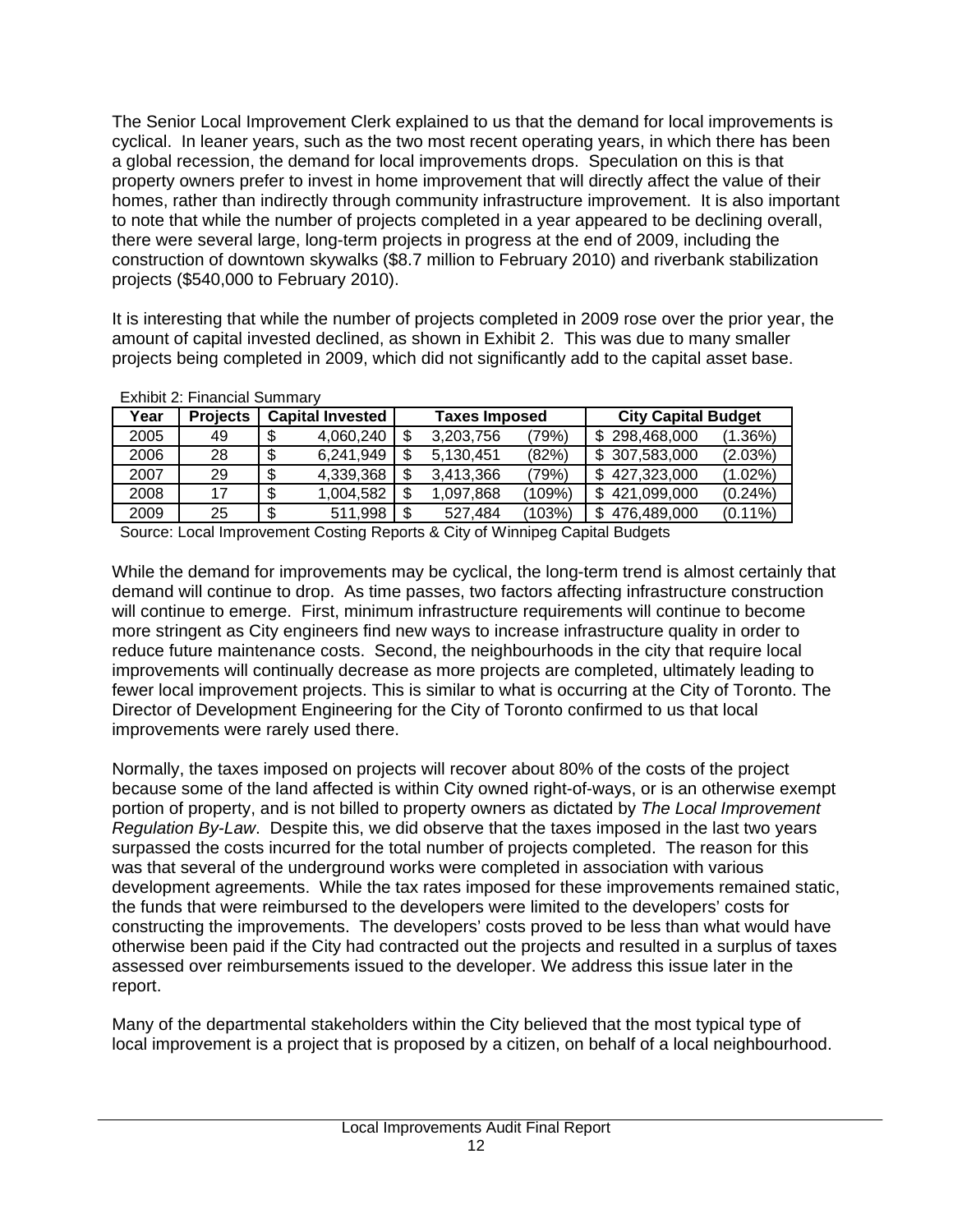

During the course of our audit we found, however, that the most common type of local improvements processed are projects connected to development agreements. Citizen-initiated



Source: Local Improvement Assessment Sheets

projects are the second most common and the least common type are City-initiated projects, which are generally completed in connection with local improvement districts and special agreements.

The Manager of Taxation and Finance for the Assessment and Taxation Department noted that citizen-initiated projects can take over three years to complete. In our analysis, we found that the majority of all improvement projects were completed within two years and that virtually all are completed within three years (see Exhibit 4). The spike in projects completed in over three years in 2007 coincides with the higher number of citizen-initiated projects completed in that year.

| <b>EXIMPLE 4. PROJECT LEADILITIES</b> |       |    |       |    |                                                      |  |
|---------------------------------------|-------|----|-------|----|------------------------------------------------------|--|
| <b>Length of the Project</b>          |       |    |       |    |                                                      |  |
|                                       |       |    |       |    |                                                      |  |
| 27                                    | (55%) | 46 | (94%) | 3  | (6%)                                                 |  |
| 18                                    | (64%) | 23 | (82%) | 5  | (18%)                                                |  |
| 16                                    | (55%) | 18 | (62%) | 11 | (38%)                                                |  |
| 16                                    | (94%) | 16 | (94%) |    | (6%)                                                 |  |
| 23                                    | (92%) | 24 | (96%) |    | (4%)                                                 |  |
|                                       |       |    |       |    | Completed Under 2 Years Under 3 Years   Over 3 Years |  |

Exhibit 4: Project Leadtimes

Source: Local Improvement Assessment Sheet

Citizen-initiated projects generally take longer to complete for several reasons. First, citizen-initiated projects require the agreement of at least 60% of the affected owners, based on land ownership percentage; obtaining this agreement can be a lengthy process. Second, the coordination of several departments does add to the project delivery time,

given that the tasks involved in approving the improvement must happen in a sequential order, and each department will place their assigned task in queue when they receive it. Third, proposed improvements must go to Council and its committees as part of the process of ensuring that residents are fully informed on the improvement and additional taxes. Also, unlike development projects where a developer will construct the local improvement, citizen-initiated projects require the City to engage contractors to construct the works. Lastly, short construction seasons and availability of contractors can increase the number of years required to complete projects.

Through our review of publicly available information in four Canadian cities, we found that the length of time for improvements can be an issue in other cities as well. The City of Vancouver, in fact, has specifically included information in its local improvements FAQ documentation as to why the process can take so long, noting that the coordination of departments is also a cause for delay in their city.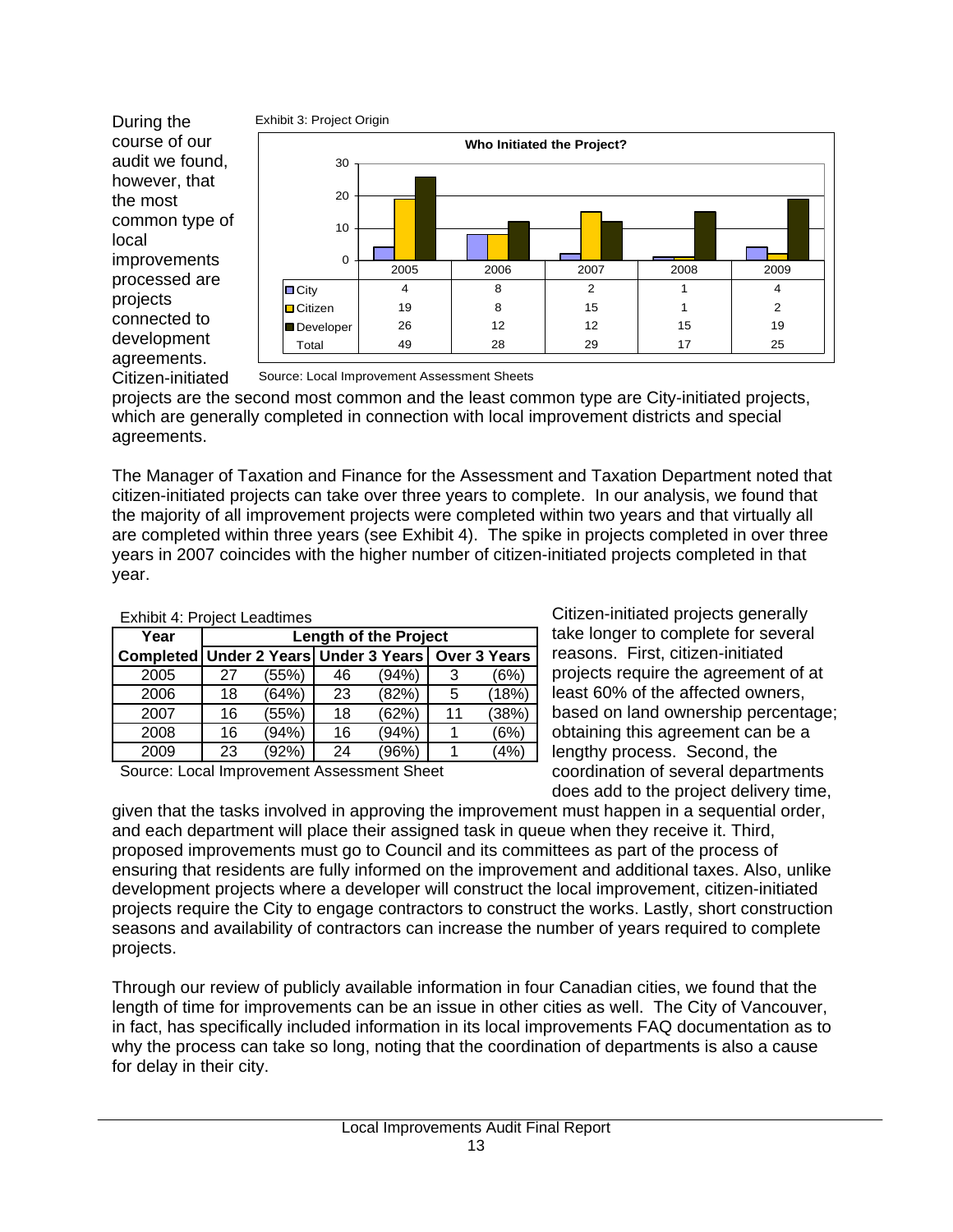### **OBSERVATIONS AND RECOMMENDATIONS**

The remainder of this report deals with our recommendations. We believe that the issues identified are important and implementing the recommendations will improve oversight over the local improvement service to ensure projects meet the intent of the *Charter*, as well as ensure a consistent approach to the calculation of rates associated with local improvements. A complete summary of our recommendations is attached as **Appendix 4**.

### *Are rates being properly assessed?*

The *Charter* definition of local improvements mandates that taxes will be imposed on benefiting land in order to pay for the costs of the local improvements. City practice is to assess taxes to property owners based on the frontage feet for their properties. Currently, there are two different methods being used to calculate for frontage-foot rates: (1) rates determined for aboveground works, other than lighting services, and (2) rates determined for underground works and lighting services.

#### **Above-Ground Works**

The policy for rates paid for above-ground improvements, other than lighting services, is set out in the relevant sections of the *Local Improvement Regulation By-law* ("the *By-law"*). The standard language in the *By-law* under each type of above-ground work is that "the total cost of constructing [the improvement] shall be levied against the lots fronting [the improvement] at a uniform rate.<sup>"1</sup> Estimated frontage rates for each type of improvement are provided on Public Works' website with the disclaimer that the rates are only estimates, and that property owners will pay the actual costs associated with the project. We note that this method can result in variations from the estimated rate to the actual rate charged. The actual rates charged to property owners are calculated by pooling the costs of all projects of the same type for the year that each project is completed, and dividing the total costs by the total assessable frontage feet for all similar projects. These rates are analyzed and adjusted at the end of each year and are used to levy taxes for the projects that have been completed in the year. The new rates and the current year cost experiences are also used to update the estimated rates available to the public on an annual or biennial basis. We found no issues with this method of calculation within the scope of our audit.

Lighting services rates are charged based on a static frontage rate according to the *By-law.* These rates were last updated in 2006. To maintain consistency with the process of calculating costs for other above-ground rates and to ensure that the rate is updated on a regular basis, the rate methodology for lighting services should be consistent with other above-ground works.

#### **Recommendation 1**

 $\overline{a}$ 

We recommend that the Assessment and Taxation Department work with the Public Works Department to recommend to Council that the *Local Improvement Regulation By-law* be amended so that the method of calculation for rates charged for lighting services be the same as those charged for other above-ground works.

<sup>&</sup>lt;sup>1</sup> *The Local Improvement Regulation By-law*, Sections 3.1(ii), 3.2 and similar language in 6.3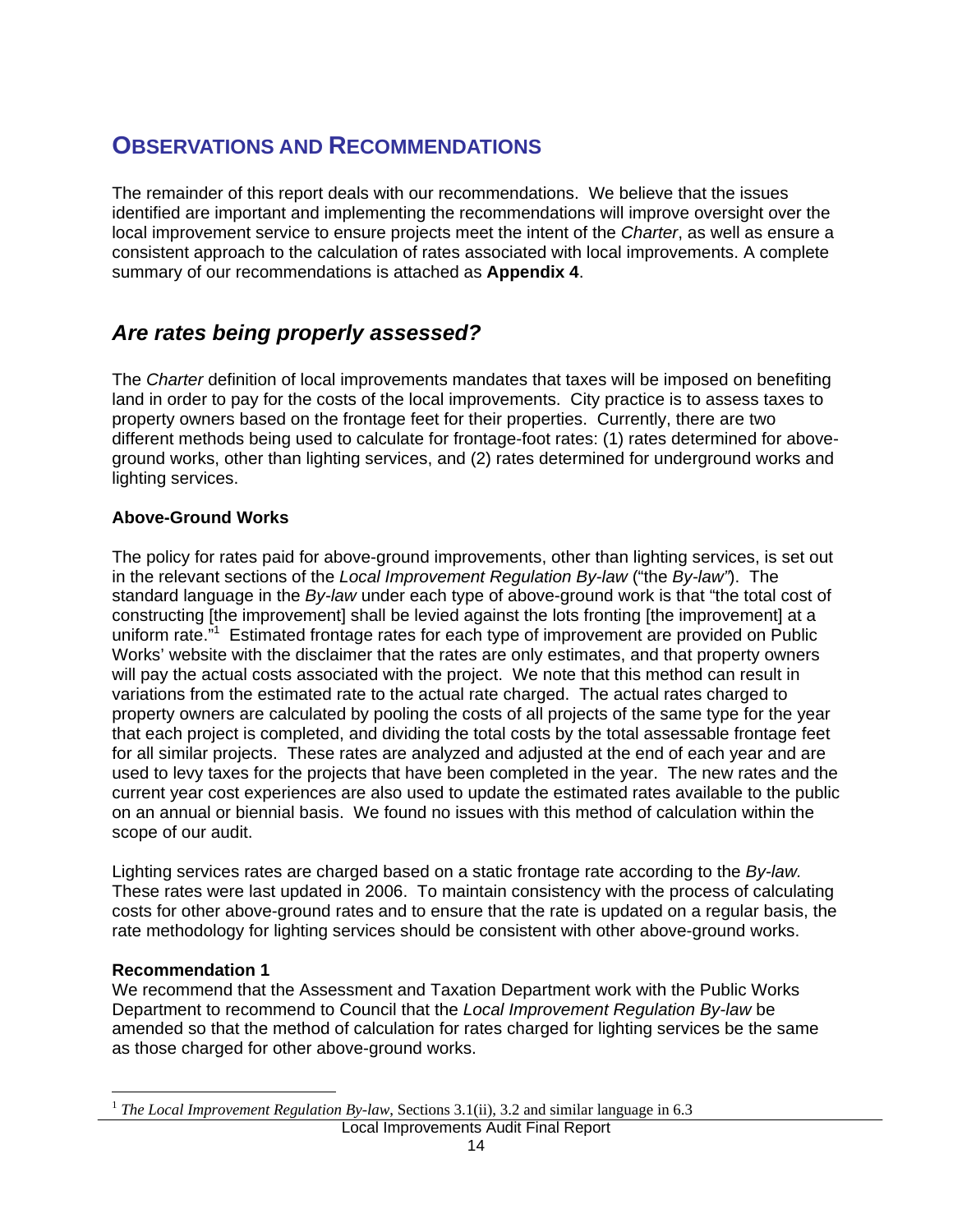#### **Management Response**

Management concurs with this recommendation. The Assessment and Taxation Department will work with the Public Works Department to bring forward the above noted recommendation to Council for consideration by the end of the first quarter 2011.

#### **Underground Works**

Contrary to the method used to calculate above-ground works, underground works use static rates that are also set out in the *By-law*. These rates stand in place until the *By-law* is amended. The most recent time these rates were adjusted in the *By-law* was in 2007; however, prior to that the rates had not been adjusted since 1982, more than twenty years before. The Water and Waste Department advised us that they would be updating the rates on a five year basis or sooner if market conditions warrant. When the rates were increased in 2007, the water main rate increased 122% (from \$36 to \$80 per frontage foot) and the wastewater sewer rate increased 163% (from \$38 to \$100 per frontage foot). For reference, the construction price index increased 130% for the time period of 1982 to 2007.<sup>1</sup>

The reason for the rate increase is clear; it was made to better reflect the costs of the projects. When analyzing the cost recovery on underground works completed in 2008 and 2009, however, we noted that the taxes assessed could vary significantly from the actual costs of the projects. In some cases, the taxes exceeded the actual project costs incurred by anywhere from a 20% to 75% margin. The explanation provided by Water and Waste for the surpluses was that these projects were constructed by developers. The development agreements state that when a local improvement tax is assessed in connection with the agreement, the developer will only be paid the lesser of the taxes assessed or the developer's costs associated with the project. The result is that when the developer's costs are less than the taxes assessed, the

surplus is kept by the City. While the method of collection in this case is in line with rates in the *By-law*, it is not within the parameters of the *Charter* language, which only allows for the actual costs of the project to be collected via sections 406 and 418. By extension, the *Charter* does not intend that surpluses be collected through the tax rate. In these cases, the local improvement taxes imposed must reflect the actual cost of the project, as it is less than the static rate.

 $\overline{a}$ 

The City may include the following in the cost of carrying out the local improvement: (a) all capital costs incurred for the purpose of the local improvement, including the cost of acquiring real property that Council considers necessary for the local improvement; (b) the cost of professional services needed to undertake the local improvement; (c) the amount required to repay any existing debt incurred for an earlier local improvement to be replaced or upgraded; (d) the costs of financing the local improvement; (e) other expenses incidental to the undertaking of the improvement or to the raising of revenue to pay for it. - *The City of Winnipeg Charter, Section 418* 

In addition, we observed that for projects completed in 2008, the taxes imposed in five of the projects only recovered 20% to 40% of the actual project costs. After further analysis, we determined that four of these projects had lower recoveries because the approval by-laws for the projects had been passed before the rate was increased in 2007. We were also informed by

<sup>&</sup>lt;sup>1</sup> Source: Statistics Canada Construction Price Index for Non-Residential Buildings. We note that there is no such index available for infrastructure works on Statistics Canada's website.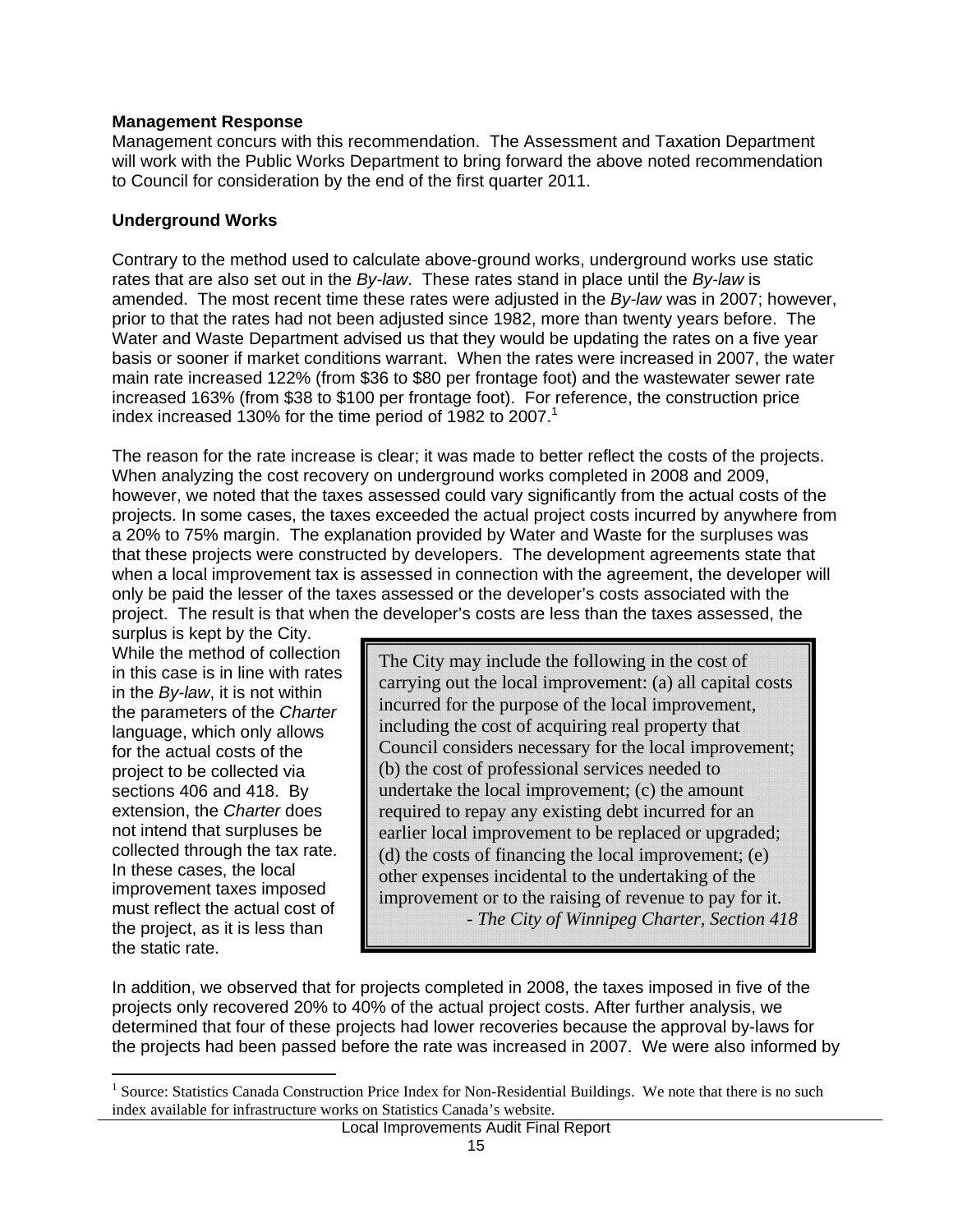Water and Waste staff that, even though the fifth project charged the increased rate, it had a lower recovery because of the significant amount of exempt property as determined by the *Bylaw*.

Though we did find that each of these projects had legitimate reasons for lower recoveries, the costs associated with underground works can vary significantly. Water and Waste staff advised us that underground project costs can vary dramatically depending upon the size, scope and complexity of the project; therefore, it would be reasonable to conclude that in the future, actual project costs may significantly exceed the taxes imposed under the static rate, similar to the four cases observed in 2008. For projects where actual costs exceed the taxes imposed through the static rate, Water and Waste staff advised that the cost overages are funded out of the operating budget for the year. In other words, the general City of Winnipeg ratepayer subsidizes any local improvement project cost overruns through the water and waste utility rates.

Our interpretation of the *Charter* with respect to local improvements requires the citizens requesting the improvements to pay their proportionate costs associated with the project. The proportionate costs should not be subsidized by general utility ratepayers. Water and Waste staff has informed us that the current fixed rates are sufficient enough to recover the affected property owners' costs for the vast majority of projects. However, in projects where it is determined that the bid price will exceed the fixed rate estimate, the affected property owners should be notified of the cost increase prior to the start of construction. This can be achieved by issuing another notice of objection, which will allow the affected property owners to confirm their willingness to proceed at the higher cost (i.e. higher taxes).

#### **Recommendation 2**

We recommend that the Assessment and Taxation Department work with the Water and Waste Department to recommend to Council that the *Local Improvement Regulation By-law* be amended so that the rate imposed to affected property owners benefiting from Water and Waste local improvement projects reflect their proportionate share of the actual costs of the project.

#### **Management Response**

Management concurs with this recommendation. The Assessment and Taxation Department will work with the Water and Waste Department to recommend to Council that the Local Improvement Regulation By-law be amended so that the rate imposed on Water and Waste local improvement projects be the lesser of the rate stated in the By-law, which is the advertised rate, or the actual costs of the project. The rate in the Bylaw will be reviewed at least every five years or more frequently if market conditions warrant. The Assessment and Taxation Department will work with the Water and Waste Department to bring forward a report for Council's consideration that fully reviews the procedures for local improvement projects that exceed advertised costs. This report will be brought forward by the end of the first quarter of 2011.

### *Are appropriate projects being categorized as local improvements?*

We observed that a high proportion of local improvement projects were stemming from development agreements. This caused us to expand the scope of our audit to ensure we firmly understood this form. As noted in Exhibit 3, this is the most common type of local improvement performed; however, it has the least amount of public documentation associated with it.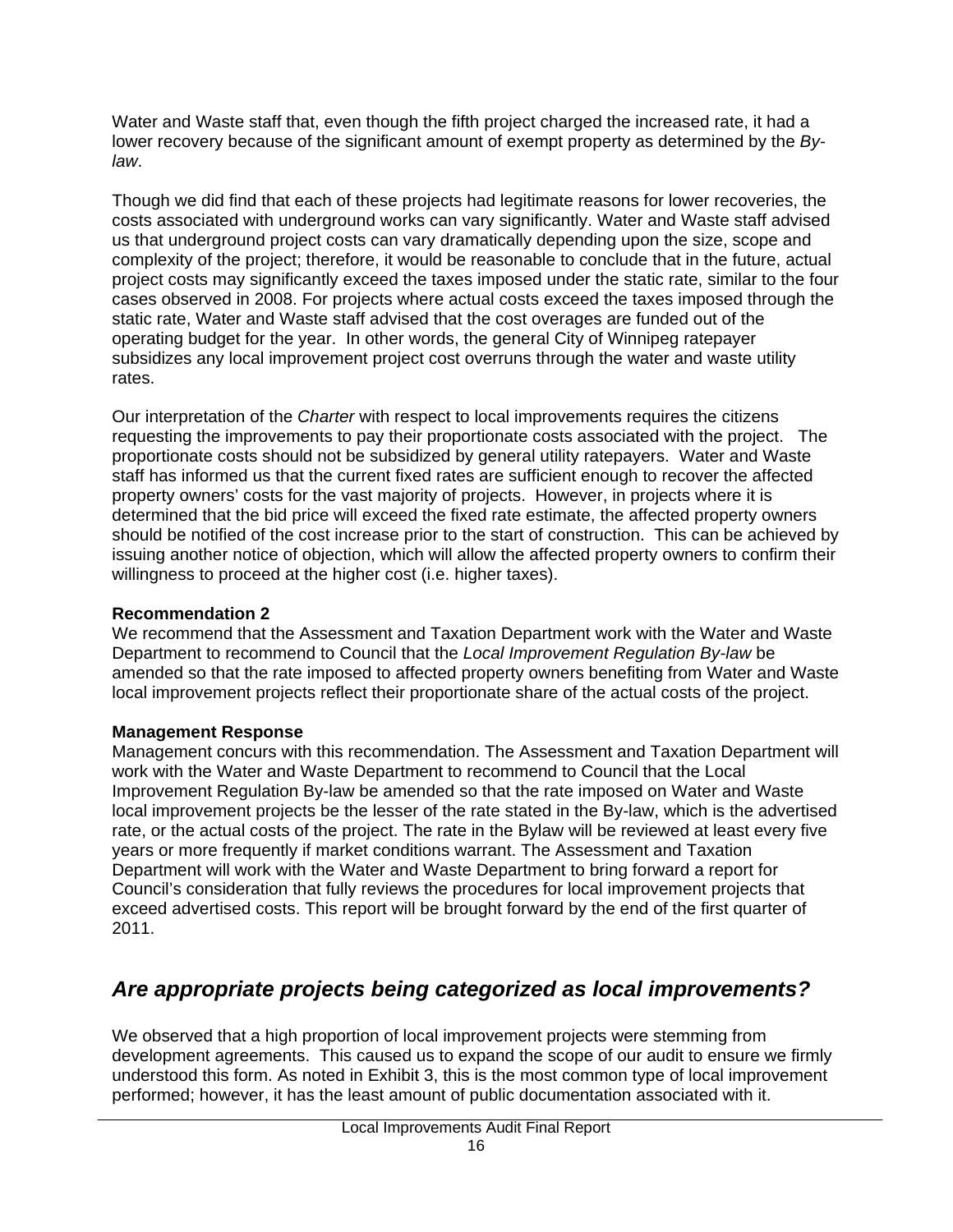Through our audit work, we found two distinct types of arrangements whereby developers could initiate the local improvement process. We were able to confirm with three other cities that they do not have similar abilities for developers to be paid back through the collection of local improvement taxes.



#### Type 1: The Development-Boundary Improvement

Under a typical development agreement, the developer is given the opportunity to initiate the local improvement tax process on privately-owned properties that border the development itself and have benefited from work completed by the developer. We discussed this scenario with the City's Legal Services Department to determine whether this arrangement should be considered as a "local improvement." They suggested that since the authorization bylaws for the projects are approved by Council, the local

improvements are also approved by Council, thereby qualifying them as local improvements proposed by Council, in accordance with section 408 of the *Charter*.

As Exhibit 5 illustrates, there appears to be an inherent problem with respect to the normal local improvement process. In this scenario, the private property owners on the street will typically not

A local improvement may be proposed (a) by Council; or (b) by a petition signed by registered owners of at least 3/5 of the total real property that is to be benefited by the proposed local improvement.

- *The City of Winnipeg Charter, Section 408* 

own enough of the fronting land to successfully vote down the local improvement if they were opposed to it. Under the *Charter*, property owners can file an objection against the local improvement, but since the private owners will typically own 50% of the land, at most, the

Where registered owners of at least 3/5 of the total real property that is to be benefited by a proposed local improvement object to the local improvement, the proposed local improvement must not be proceeded with. - *The City of Winnipeg Charter, Section 411*  property owners will rarely ever have 60% (3/5) required to stop the improvement through the objection alone, regardless of the financial impact that it will have on their properties. We do note that that the percentage of private

property owners' objections is shown in the reports given to the Community Committees. We also note that a clear emphasis is placed on the percentage of objections based on the total land ownership, including the developer's portion, in these same reports. Since the objection mechanism provided in the *Charter* is likely to fail in this scenario, the only way that property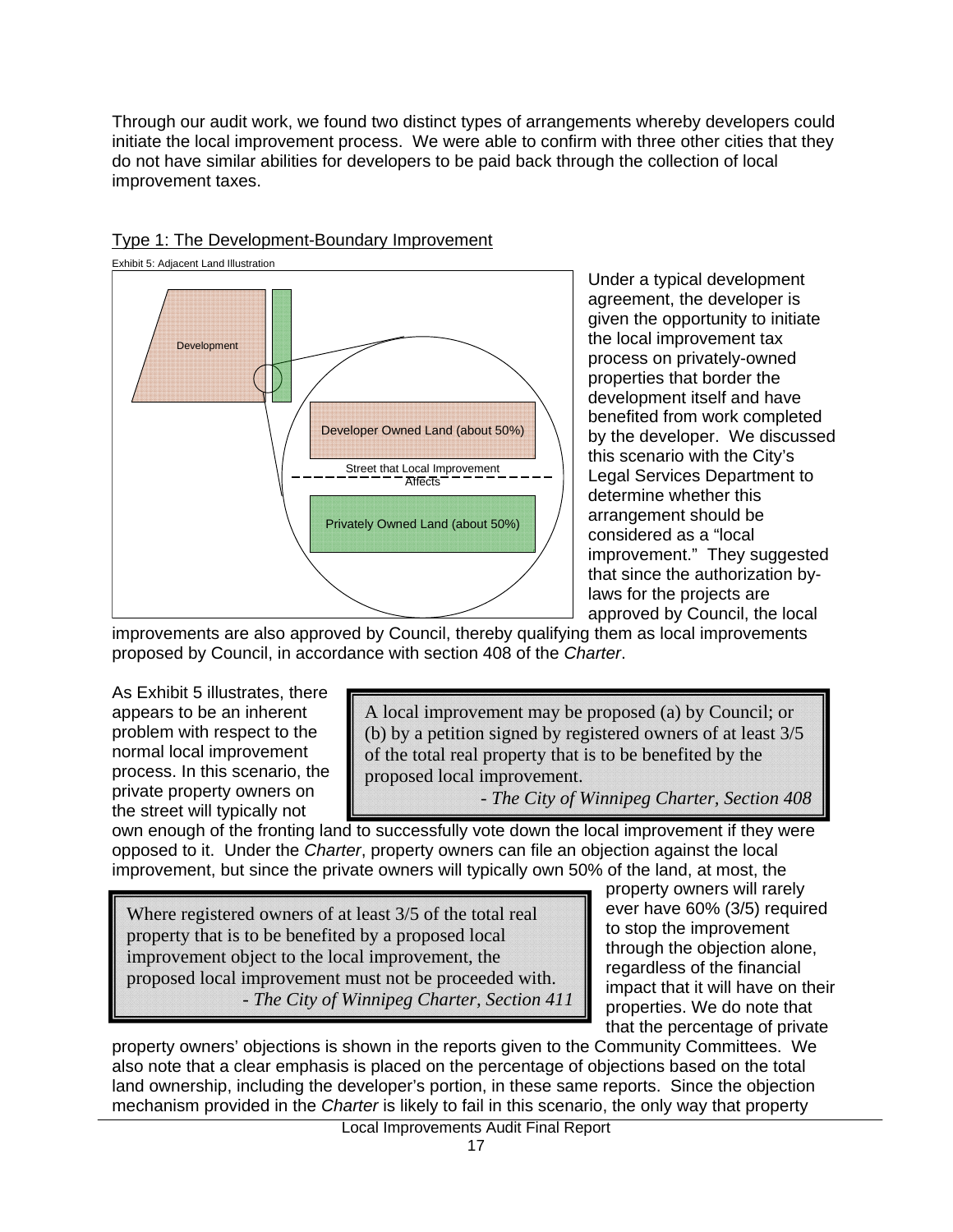owners will have a fair chance of articulating their objections to the improvement is by attending the Community Committee meetings that address the improvement. However, the *Charter* does not require that the letters of notice sent to property owners include the time and place of the next Community Committee meeting regarding the local improvement when the properties front the improvement. The letters of notice must include this information only in those cases where the tax has been assessed on properties that *do not* front the local improvement. The Senior Local Improvement Clerk informed us that he has made it his practice to include the time and place of the next Community Committee meeting in all letters of notice to affected property owners; however, this is a practice that could easily be lost in the event of staff rotation, retirement or turnover.

#### **Recommendation 3**

We recommend that Assessment & Taxation Department develop an amendment to the *Local Improvement Regulation By-Law* to include notification of the next Community Committee meeting in all the letters of notice to property owners as defined in section 409(3) of the *Charter*.

#### **Management Response**

Management concurs with this recommendation. As noted, the Department already has incorporated the process of notifying property owners of the next upcoming Community Committee meeting into the business process in dealing with local improvements. Solidifying this process within the By-Law will ensure that this is continued. The Assessment and Taxation Department will bring forward the above noted recommendation to Council for consideration by the end of the first quarter 2011.

#### Type 2: The Inside-Development Local Improvement

In the second arrangement where local improvements have been approved through development agreements, the affected properties are located entirely within a development itself. These properties are still 100% owned by the developer when the local improvement tax is proposed and then are subsequently sold to citizens that end up paying the local improvement taxes. A geographical illustration is shown in Exhibit 6.

The following table shows the steps that went into executing the local improvement process



on the installation of land drainage sewers in several developments under this type of arrangement. We note in the table that authorization by-laws are not being prepared for these specific local improvement taxes.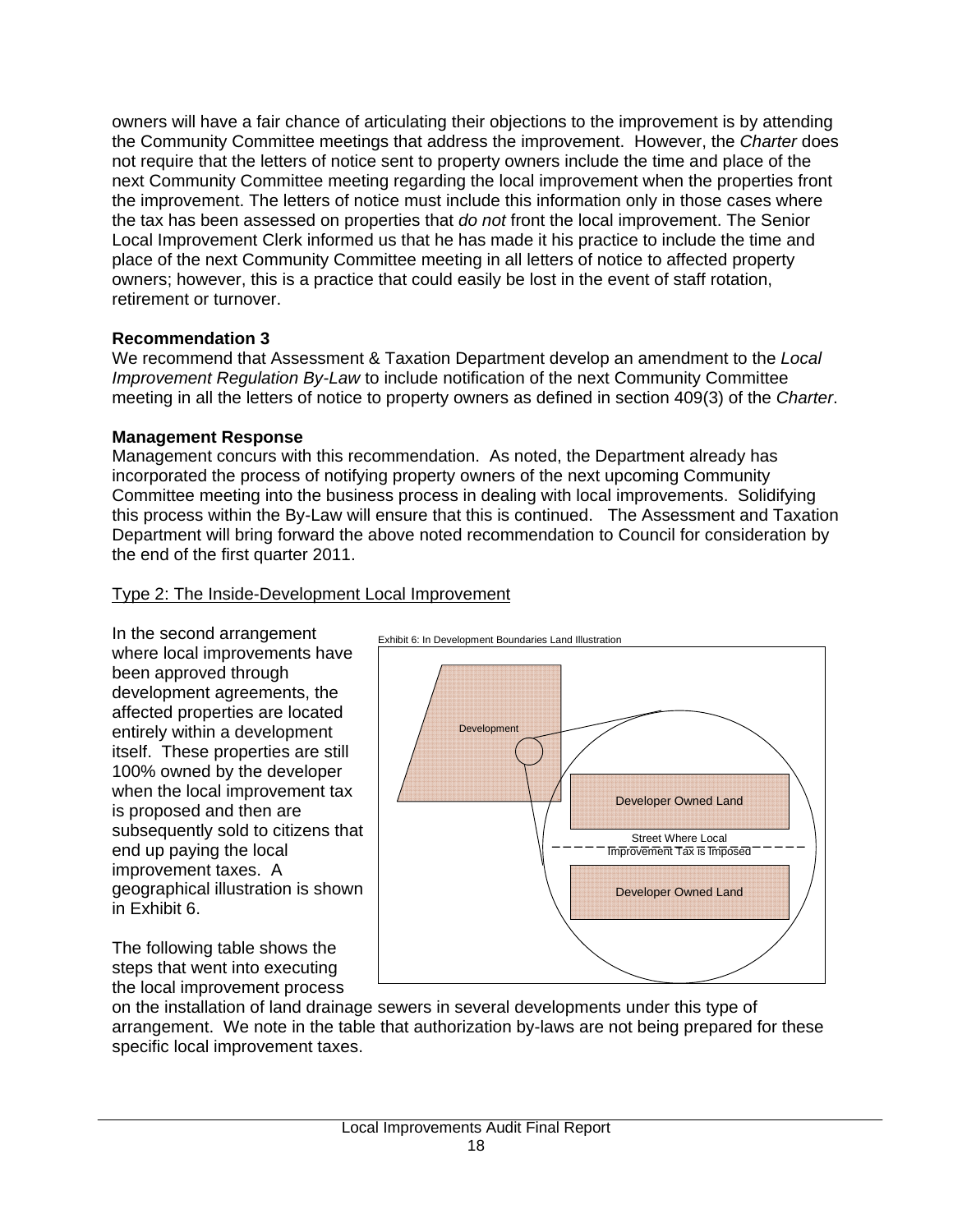| "Inside-Development" Local Improvement Process                                                             |                                                                                           |  |  |  |
|------------------------------------------------------------------------------------------------------------|-------------------------------------------------------------------------------------------|--|--|--|
| 1                                                                                                          | Developer has agreement that allows the developer to initiate a local improvement tax for |  |  |  |
|                                                                                                            | the installation of land drainage sewers in subdivisions that he is constructing.*        |  |  |  |
| 2                                                                                                          | The developer completes a phase of the development agreement and registers the            |  |  |  |
|                                                                                                            | subdivision with the Land Titles Office.                                                  |  |  |  |
| 3                                                                                                          | The developer requests the initiation of the local improvement tax in accordance with the |  |  |  |
|                                                                                                            | agreement language.                                                                       |  |  |  |
| $\overline{4}$                                                                                             | The developer sells the subdivided lots to home-building companies or property owners.    |  |  |  |
| 5                                                                                                          | The improvement tax is assessed and imposed on property owners in the next tax year.      |  |  |  |
| *We observed 8 cases where this clause had been added to the agreement without obtaining Council approval. |                                                                                           |  |  |  |
| These cases are discussed later in the report.                                                             |                                                                                           |  |  |  |

From our review of the project files, we were unable to ascertain the reason for this type of arrangement. We confirmed with the Land Development Administrator in the Planning, Property and Development Department that land drainage sewers are a basic infrastructure element for residential subdivisions, similar to roads, watermains and wastewater sewers; therefore, we questioned why this should be classified as a local improvement? We obtained a copy of an administrative report that explained that similar arrangements had been used for residential home developments twice in the past – both instances occurring in 1975 under agreements with one developer – but the arrangement had not been used again until 2002 with a different developer. In a 2002 letter, this second developer requested that the land drainage sewers for a development be classified as a local improvement, similar to the 1975 agreements. In this letter, the developer argued that enacting the tax would make the lots more affordable for young families, enable more families to qualify for mortgage loans, and reduce the size of the down payment required for these lots<sup>1</sup>, which were located in a downtown infill subdivision. Council ultimately approved this request.

Since this initial request, the developer has continued to request the same local improvement clause in six of his subsequent development agreements between 2002 and 2006. The Land Development Administrator challenged a request by the developer in 2006 but the developer argued that precedent had been set, which caused the clause to remain in that agreement and also in subsequent development agreements. When we analyzed properties in the affected subdivision from the 2006 agreement that was challenged, we observed that the average assessed lot value (land only) was \$110,000 and the average assessed total property value (including home) was just under \$340,000. This price point does not appear to support the affordability for young families assertion previously made by the developer. The total value of the local improvement taxes assessed to date in this one development alone has exceeded \$250,000, resulting in an average additional tax of \$2,036 per property.

Similar to the developmentboundary arrangements, we discussed with the Legal Services Department whether these "insidedevelopment" arrangements should be considered as local improvements under the relevant sections of the *Charter*. A

 $\overline{a}$ 

**"Local Improvement"** means a project intended to be paid for or maintained wholly or in part by local improvement taxes imposed on real property benefited… and includes projects carried out under a local improvement district. - *The City of Winnipeg Charter, Section 406* 

 $<sup>1</sup>$  It's assumed that the letter intends to convey that the lots would be more affordable to buyers because the lot prices</sup> would be reduced if the tax is enacted; however, no mention of an reduction in lot prices is ever stated in the letter.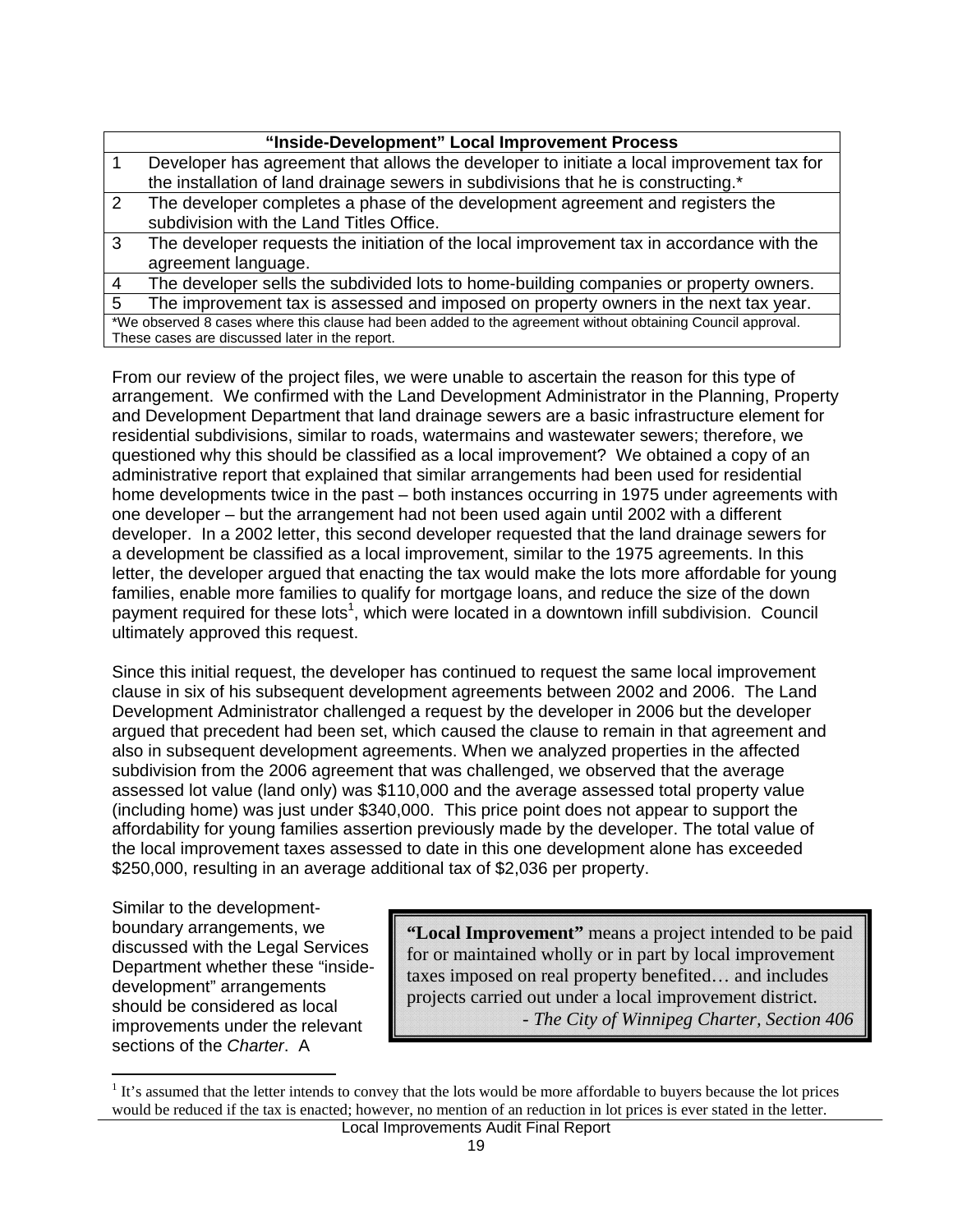different lawyer has assumed responsibility for the development agreements portfolio since the last agreement amendment of this nature was approved. In discussions with staff from the Legal Services Department, they are of the view that this type of arrangement falls within the *Charter*  definition of a local improvement. We agree with their legal assessment, given the current language in the *Charter*; however, we do not believe that these arrangements are consistent with the intent of the legislation defining the service. The lawyer now responsible for the development agreement portfolio agreed with this assessment and noted that he has not observed any further amendments of this nature to development agreements.

The first reason we do not believe these arrangements are consistent with the intent of the legislation has to do with consistency of application. For the development agreements in question, the installation of land drainage sewers is considered a local improvement; however, in the vast majority of all other residential development agreements these sewers are considered a minimum infrastructure requirement. Therefore, a local improvement tax should not apply. If we took the same logic a step further, then all basic infrastructure features, such as roads, watermains and wastewater sewers, could be viewed as a local improvement. Clearly, this is not the intent of the legislation.

The second reason has to do with the timing of the tax imposed. In other local improvement arrangements, the affected property owners have adequate opportunity to object to the tax. That is not the case in this scenario, where the local improvement tax is requested immediately after the registration of the subdivision with the Land Titles Office. At this time, the land is still 100% owned by the developer. The tax will not be levied on the properties until the next year's property tax billing, at which time the majority of the lots have been sold to third parties. Because the developer was the owner of all of the land when the tax was requested, no advertisement of the tax is made, in accordance with section 409(4) of the *Charter*. However, even if advertisement was made, there would be no owners that would oppose the tax because

the developer still holds all of the land at that time. By the time the property is sold to the intended owners, the imposition of the tax has already been passed; so, there is not adequate opportunity for the property owners that are now

[The requirement to give notice of and to publicly advertise the improvement does] not apply to a local improvement proposed by a petition signed by all of the registered owners, other than the city, of the total real property to be benefited by it.

- *The City of Winnipeg Charter, Section 409(4)* 

obligated to pay the tax to voice their concerns about the tax. The only notification that the property owners will have that they are paying a local improvement tax is if their lawyers have specifically called the Senior Local Improvement Clerk, prior to purchasing the property, to ask if there is a local improvement tax pending on the property, or by a separate line item included on the subsequent tax bill with the description "Local Improvement Tax – Land Drainage Sewer."

We also question who the tax is benefiting? Under a citizen-initiated local improvement arrangement, the citizens who request the local improvement receive the benefit of an improvement in infrastructure in their neighbourhood. Under the arrangement in question the sole benefit of the tax goes to the developer because all of the local improvement taxes collected from the new property owners are remitted back to the developer (less a nominal administration fee kept by the City). Since the installation of basic infrastructure elements was already specifically required by the development agreement, there is no additional benefit provided to the new property owners. Further, there is absolutely no assurance that the cost of this infrastructure development has been factored out of the lot prices when the lots are sold by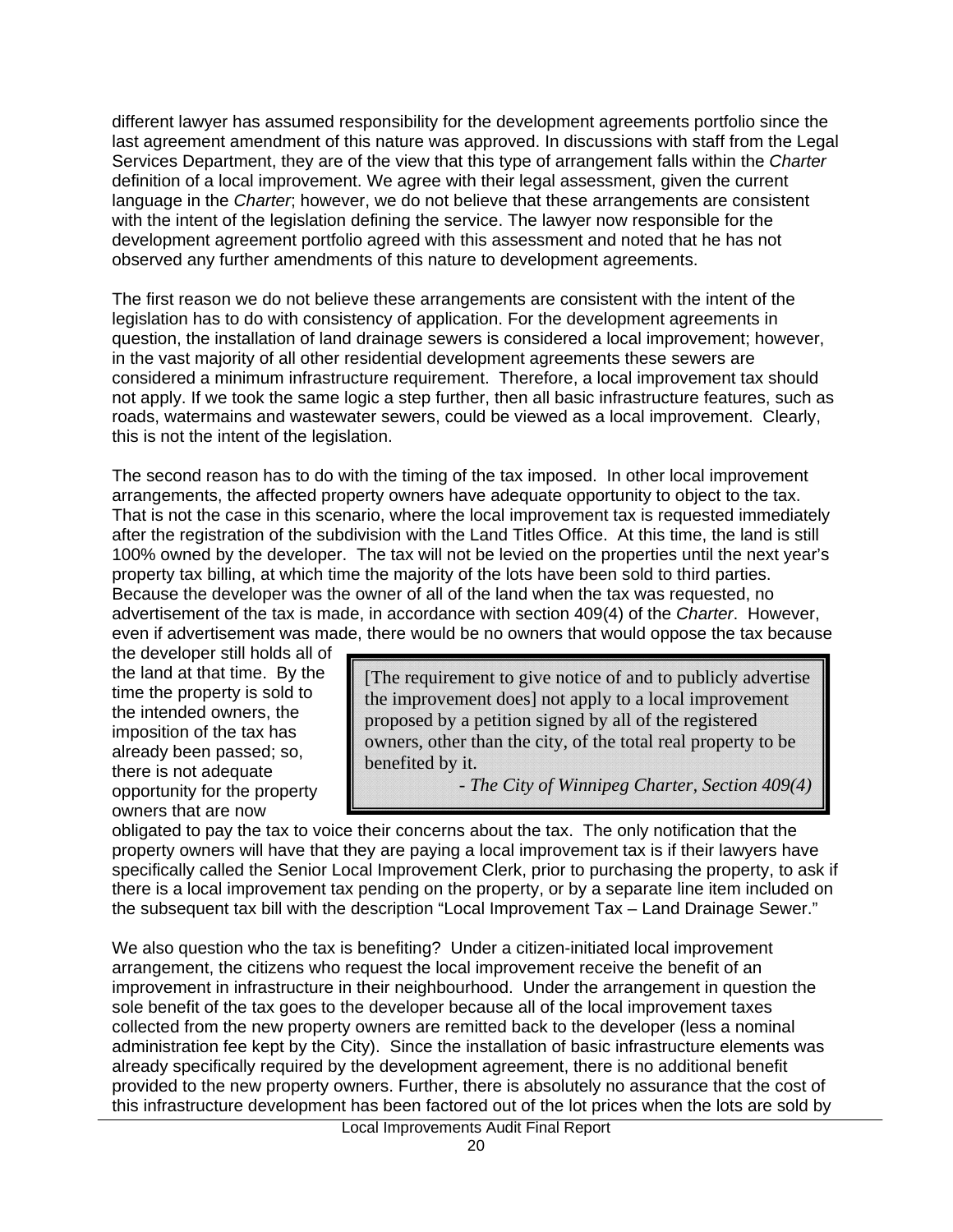the developer. We believe it is quite reasonable to assume that the final property owner may pay for the cost of the infrastructure elements twice: once in the lot price, and then again through the local improvement taxes imposed.

In the development process for a subdivision, a developer makes an application for subdivision to the City which is evaluated by the Administrative Coordinating Group ("ACG") for suitability. The ACG then prepares a report to the relevant committees of Council that will recommend whether to proceed with the subdivision and what elements will be included in the agreement with the developer. We noted several instances where the ability to levy local improvement taxes for land drainage sewers was included in development agreements, but was not included in the ACG's report to Council. In four of these cases, the agreement included a land drainage (local improvement) levy clause that was not mentioned in the original ACG report. In two other cases, City staff added the land drainage levy clause by way of amending letter agreements for the agreements without seeking Council approval. Also, in two other cases, amending letter agreements were submitted to the EPC (Executive Policy Committee) Adhoc Committee on Development Agreement Parameters for approval. The mandate for this committee is to work with the administration and the private sector to update the standards used in creating development agreements. We could not find any evidence that it had been delegated the authority to approve local improvement taxes through the amendment of specific development agreements.

We believe that amending agreements to authorize the imposition of additional taxes on property owners is a significant enough revision to require Council approval. We also believe that the imposition of these taxes warrants a report to Council when they are requested and note that full reports are not submitted with current tax imposition by-laws when they are enacted. Therefore, for these specific agreements, we can find no evidence that Council was properly informed about the enactment of local improvement taxes for land drainage facilities.

We do not believe these local improvements are consistent with the intent of the legislation. For these development agreements, the installation of land drainage sewers is considered a local improvement; however, the Land Development Administrator confirmed that these elements are considered as minimum infrastructure requirements in the vast majority of other residential development agreements. Therefore, we do not believe that a local improvement tax should apply. It is also not clear that Council has approved all of these local improvements. The Legal Services Department should review whether the imposition of local improvement taxes in these cases complies with *The City of Winnipeg Charter*.

#### **Recommendation 4**

We recommend that the Assessment and Taxation Department work with the Legal Services Department to review all cases where Council did not approve the authorization by-law to impose a local improvement tax to determine compliance with *The City of Winnipeg Charter*.

#### **Management Response**

Management concurs with this recommendation. The Assessment and Taxation Department will work with the Legal Services Department to conduct this review by the end of the first quarter 2011. The results of this review will then be reviewed and discussed with the Planning, Property and Development Department.

#### **Recommendation 5**

We recommend that the Assessment and Taxation Department work with other city representatives to amend the *Local Improvement Regulation By-law* to state the exclusion of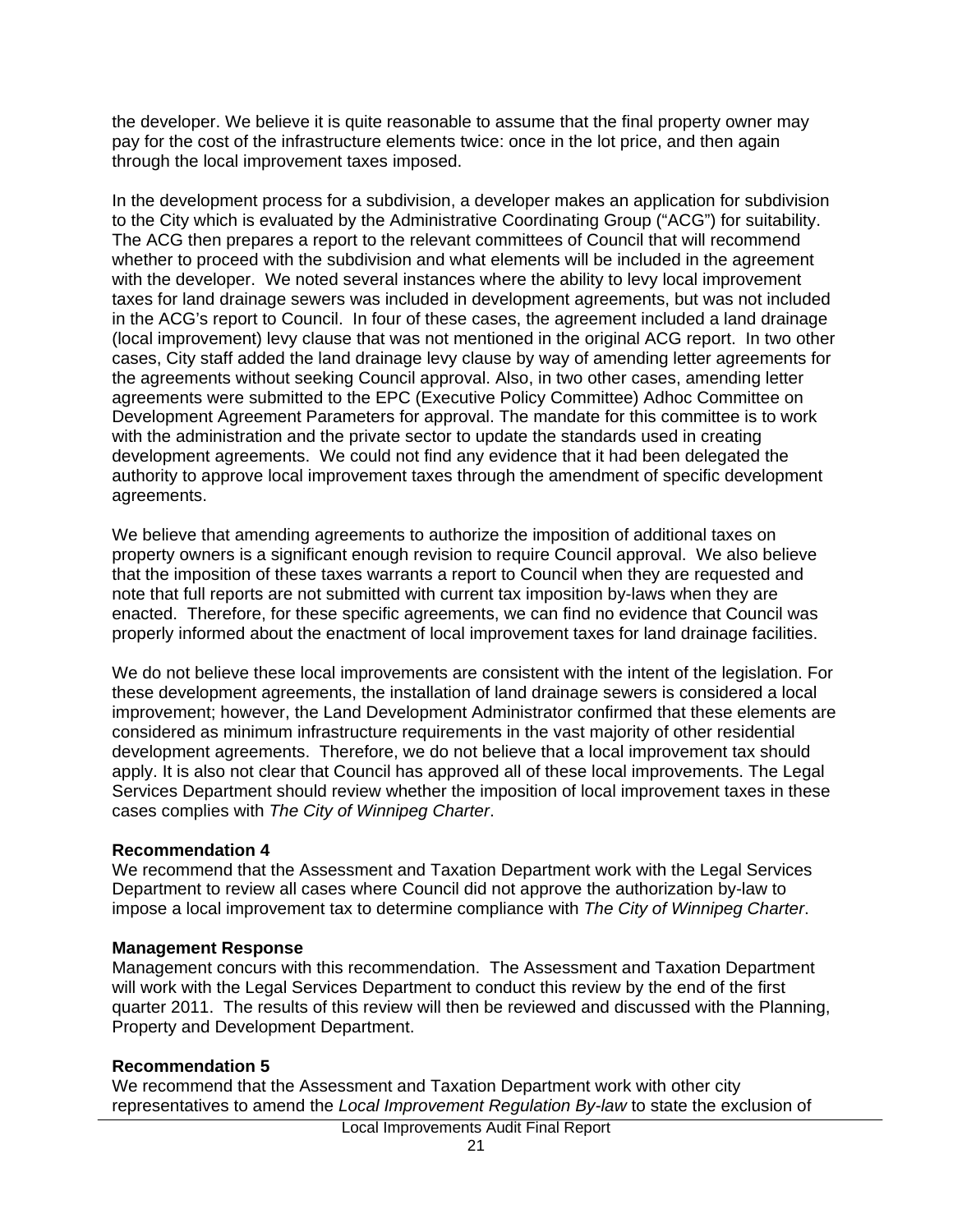imposing local improvement taxes for basic infrastructure installation that developers are already obligated to install in their development agreements.

#### **Management Response**

Management concurs with this recommendation. The Assessment and Taxation Department will work with the Planning, Property and Development Department and with other departments to bring forward a recommendation to amend the *Local Improvement Regulation By-Law* by the end of the first quarter 2011.

### *Are projects being properly accounted for?*

#### **Local Improvement Tax Revenues**

Currently, the City of Winnipeg's accounting policy for local improvement tax revenue is disclosed in a note to the City's Detailed Financial Statements. The note states: "the property owner's portion of the costs may be added to taxes over the length of the debt incurred by the City of Winnipeg ("the City") to cover the costs of the improvement or may be fully paid at anytime. Local improvement taxes which have been paid by the property owners are recognized as revenue in the year paid."<sup>1</sup> This illustrates that local improvement tax revenues are being accounted for on a cash basis, similar to property taxes– that is to say that only the current year's revenues and receivables are recorded at the beginning of the year on an annual basis. We believe that the City of Winnipeg should recognize in full the revenue associated with local improvements in the year the related tax imposition by-laws are passed. During the course of our audit work, we found an example where the Assessment and Taxation Department had fully accrued the revenue and receivable. A total of \$7.1 million was fully accrued for one Local Improvement District project that was constructed between 2006 and 2008. While this treatment was inconsistent with the City's current accounting policy for Local Improvement Tax Revenue, we believe it was the correct accounting treatment.

Our conclusion is based on our interpretation of the following principles included in the Public Sector Accounting Board's ("PSAB") *Public Sector Accounting Handbook*:

#### Economic Substance of Transaction

"Transactions and events are accounted for and presented in a manner that conveys their substance rather than necessarily their legal or other form."<sup>2</sup>

While the *Charter* states that local improvement taxes are "deemed to be" the same as property taxes legally<sup>3</sup>, local improvement taxes and property taxes are not of the same economic substance. Rather than being assessed for an annual provision of services like property taxes, local improvement taxes are special levies imposed for *specific* construction works created. If the construction did not take place, then the improvement taxes would not be imposed. Therefore, the events that give rise to the local improvement tax revenue are (1) the construction of the improvement itself and (2) the passing of the related imposition by-law.

 $\overline{a}$ <sup>1</sup> *The City of Winnipeg 2008 Detailed Financial Statements*, pg. 68, "Significant Accounting Policies Note 1(i)" <sup>2</sup> *Public Sector Accounting Handbook Section PS 1000.29(a)* 

<sup>&</sup>lt;sup>2</sup> Public Sector Accounting Handbook Section PS 1000.29(a)<br><sup>3</sup> The City of Winnipeg Charter, Section 425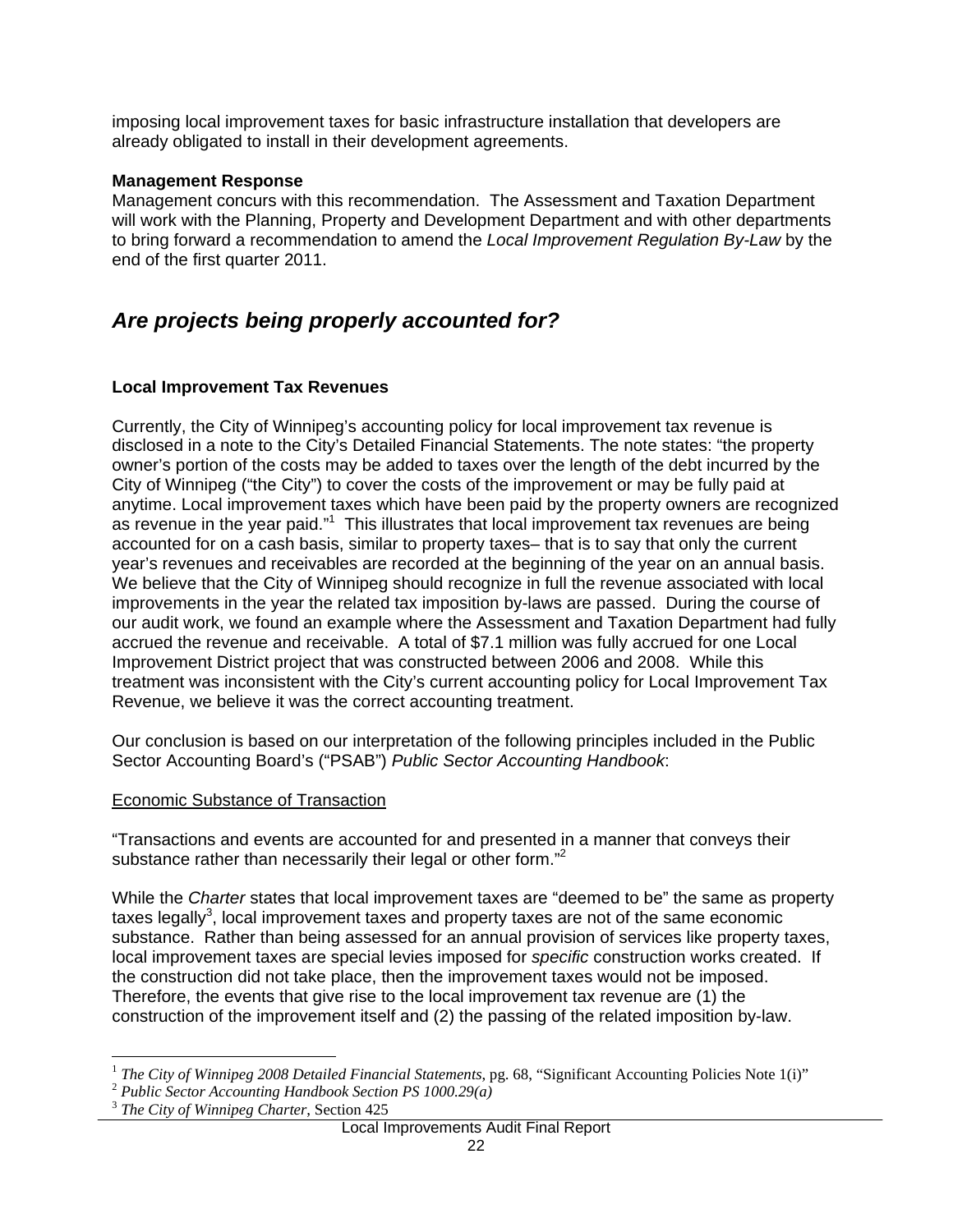#### Accrual Basis of Accounting

The accrual basis of accounting requires that actual events occurring in connection with a financial transaction determine how it is accounted for, rather than the payment or receipt of cash alone.<sup>1</sup> Further, revenues should be recognized in the period that the events that gave rise to the revenues occurred, unless the revenues are not measurable, in which case they would be recognized on a cash basis. $^2$ 

Although the City provides different cash payment options through the imposition by-laws (i.e. to pay for the improvement upfront in full, to pay off the balance of the taxes remaining at any time during the financing period, or simply to make payments on an annual basis), the full amount of the tax is measurable when the imposition by-law has been passed. This means that, since all of the revenue is measurable at the time that the imposition by-law is passed, a cash basis of recognition is not justified. Since all of the economic events that give rise to the local improvement taxes have occurred when the related imposition by-law is passed, this is also the point when the revenues should be recognized under PSAB guidance.

PSAB approved a new section of the handbook, PS 3510 – "Tax Revenue", in November, 2009. This section, which is not required to be adopted until fiscal years beginning on or after April 1, 2012, gives further detailed guidance related to revenue recognition policies. We found that our conclusions are consistent with the new PSAB accounting section<sup>3</sup>.

For the 175 local improvement projects currently with outstanding receivables – excluding the local improvement district project described above – we estimate that there is currently an understatement of \$7.2 million in taxes receivable, which should be added to the City's accumulated surplus in the net financial assets portion of the consolidated statement of financial position.

#### **Recommendation 6**

We recommend that the Assessment and Taxation Department should recognize in full the revenue associated with local improvements in the year the related tax imposition by-laws are passed by Council and recognize the total amount receivable for projects that are complete and the tax imposition by-law has been passed by Council.

#### **Management Response**

Management concurs with this recommendation. The Assessment and Taxation Department together with the Corporate Finance Department will fully assess the appropriate accounting treatment for local improvement taxes in accordance with current and proposed public sector accounting standards. This review, and any adjustments required, will be performed for the year ended December 31, 2010.

#### **Assets and Liabilities**

 $\overline{a}$ 

In instances where developers construct the local improvements, the associated agreements require that reimbursing payments be made to the developers when the local improvement taxes are assessed. Either there will be a one-time, lump sum payment to the developer or payments will be made on an annual basis as the taxes are collected from property owners,

<sup>1</sup> *Public Sector Accounting Handbook Section PS 1000.59*

<sup>2</sup> *Public Sector Accounting Handbook Section PS 1200.077*

<sup>3</sup> For further detailed analysis, please see **Appendix 3**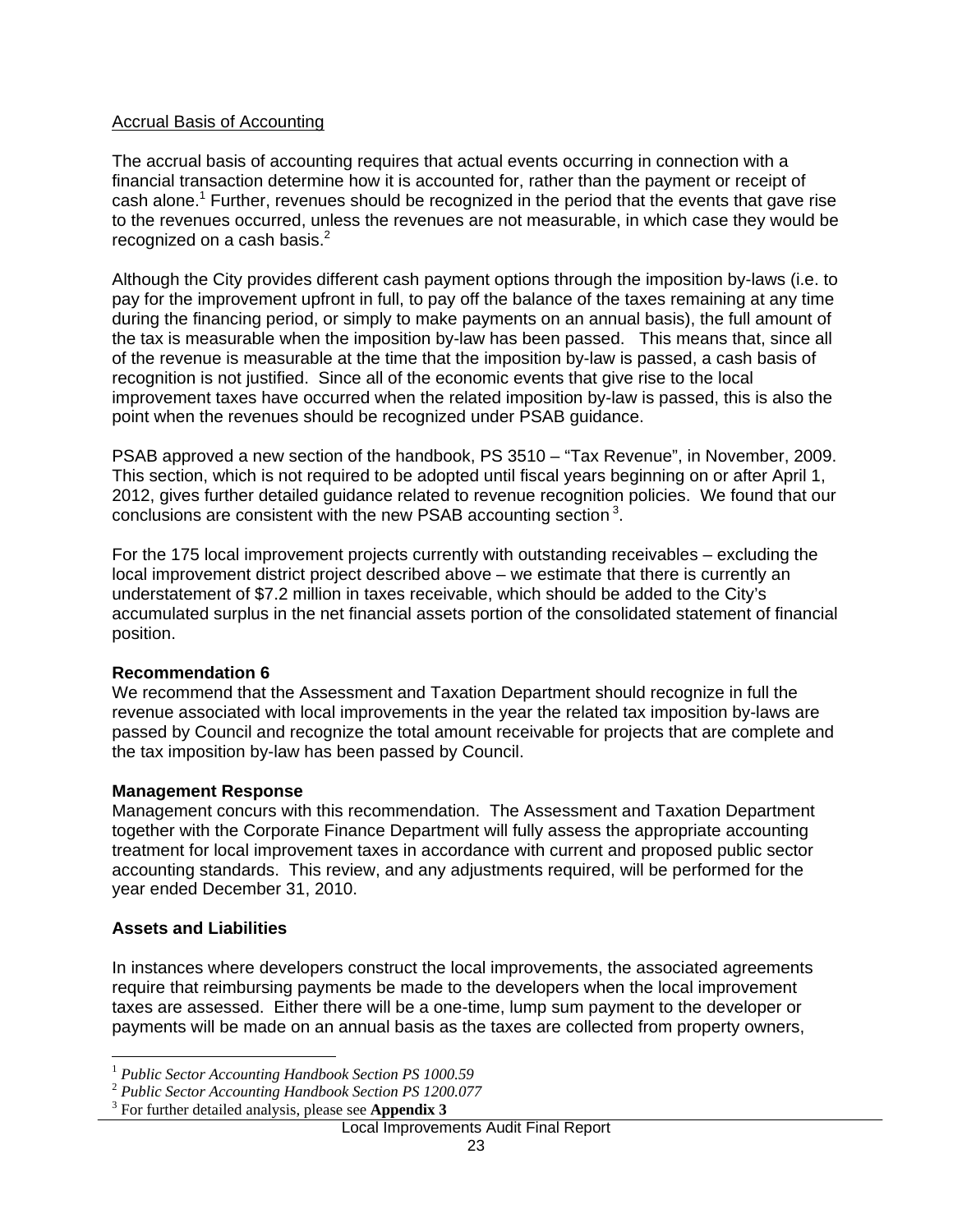depending on agreement language. Accounting for one-time, lump sum payments is handled by the accounting staff in Public Works (for above-ground projects) and Water and Waste (for underground projects). We found no problems with the accounting for this type of payment.

Accounting for the annual payment option is more involved than a one-time payback. During a re-organization of City functions in 2004, the Assessment and Taxation Department was allocated the responsibility for accounting for these annual developer payback payments. The accounting for these payments currently consists of two journal entries. In the first journal entry, the cash paid is expensed through the operating fund and, in the second journal entry, a capital asset is depreciated and the long-term debt account for the principal portion of the payment is also reduced.

When we asked about the accounts for the second journal entry, we found that no such capital assets or long-term debt amounts had ever been created to be able to reduce the balance. In other words, assets are being depreciated and liabilities reduced each year, despite the fact no opening amount had ever been recorded. From available information, we have estimated that the total capital assets and liabilities are understated by \$2 million due to the current accounting treatment; however, our scope was limited to information available since the Local Improvement Branch took over the responsibility of accounting for these payments in 2004. Any impact from prior to 2004 is unknown.

#### **Recommendation 7**

We recommend that capital assets and the long-term debt obligations to developers under agreement arrangements be accrued in full when the agreements are executed and that past long-term arrangements that are currently active be fully accrued.

#### **Management Response**

Management concurs with this recommendation. The Assessment and Taxation Department will review existing long-term arrangements with developers and record any adjustments required (in comparison to those amounts already recorded) in accordance with public sector accounting standards. This review, and any adjustments required, will be performed for the year ended December 31, 2010.

### *Does the process have the proper governance structure?*

The issues that we have identified above occurred in part because of the highly compartmentalized nature of the service. While each departmental representative in the process has an understanding of his or her own responsibilities no one person has authority over the entire process. This has allowed for projects to be put through that do not meet the intent of the local improvement legislation, for assessment rates to not be updated in over 20 years, and for some assets, liabilities and revenues not to be recorded.

The imposition by-law is the last point in the local improvements process to bring any relevant information regarding the projects to Council's attention. It is at this point that a quality review process should be implemented to ensure that the local improvements comply with legislation and the by-law and Council receives all relevant information before the by-law is passed. The Assessment and Taxation Department acts as the coordinating hub throughout the local improvement process and prepares the imposition by-law that moves forward to Council. A review of the job description for the Senior Local Improvement Clerk position, confirmed these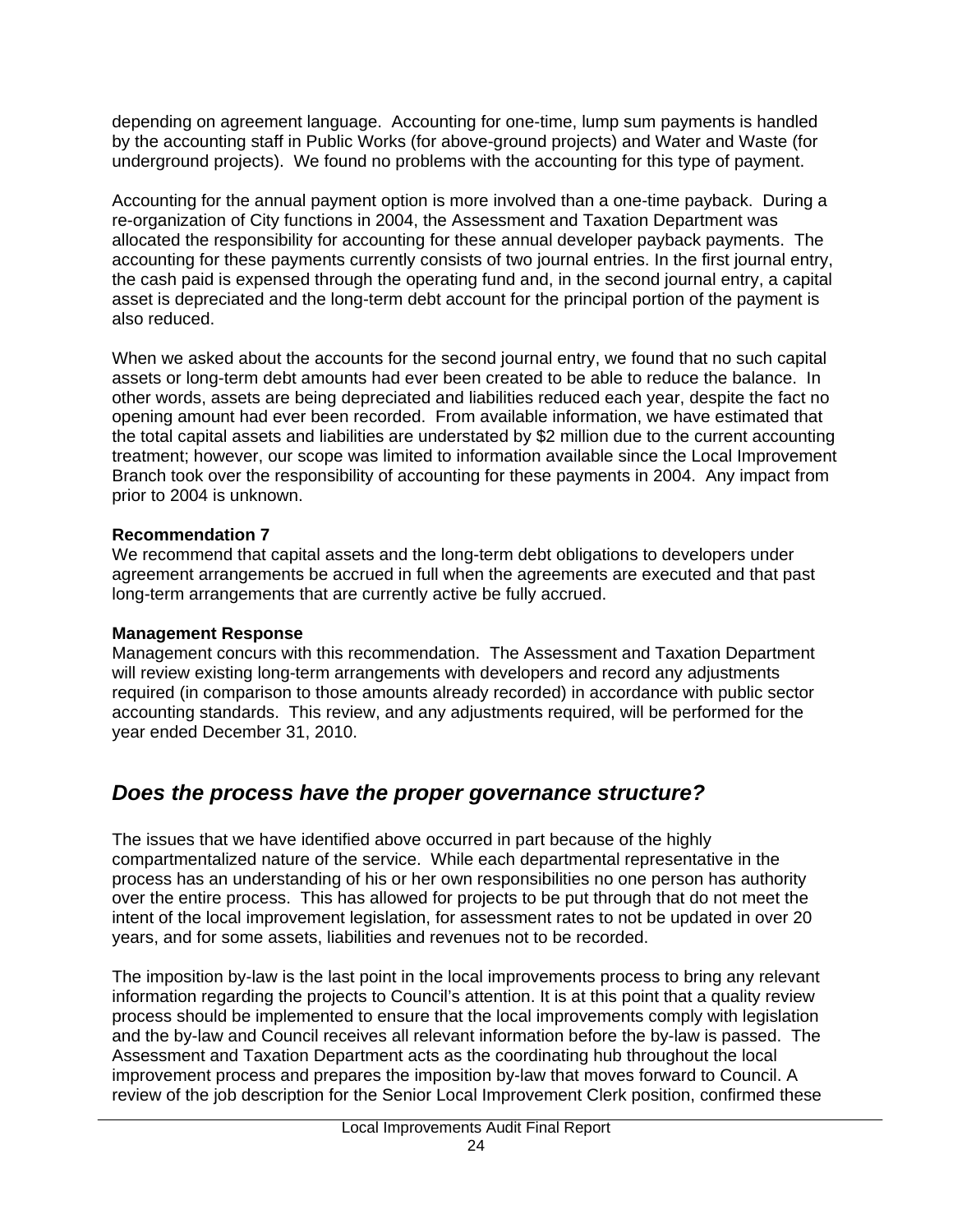responsibilities and stated that the clerk "coordinates and manages all local improvement processes from initiation to assessment." Staff within the Assessment and Taxation Department must have a working knowledge of the legislation, development agreement parameters and language, rate calculation, accounting methods, and operation of the service. The addition of a quality review responsibility within the Assessment and Taxation Department will ensure that judgment is being exercised, and will provide value to the decision makers that the proposed project complies with the *Charter*.

#### **Recommendation 8**

We recommend that the Assessment and Taxation Department Director ensure that a quality review process is conducted on all local improvement projects prior to imposition of the associated by-law.

#### **Management Response**

Management concurs with this recommendation. The Assessment and Taxation Department will first draft a quality review process (checklist) and will review this proposed checklist with all stakeholder departments by the end of the first quarter of 2011. Based on the feedback provided by the stakeholders, it is expected that the quality review checklist process will be refined and then implemented by the end of the second quarter in 2011.

### *Is information properly protected?*

Throughout the course of our fieldwork, we noted that the Senior Local Improvement Clerk would reference physical copies of documentation. It was explained to us that he quite often relies on physical copies of notes that can span as far back as twenty years, for which there is only one physical copy. The documents track the progress of development agreements, subdivision plotting and re-plotting information, and tax deferment notation related to areas where improvement taxes have been deferred until criteria are met to trigger the imposition of the taxes (such as land subdivision and sale). This physical documentation is maintained on giant maps and in various folders and cabinets, all on various types of paper. Any loss of this documentation could result in a complete loss of knowledge of when, what dollar value and under what criteria that improvement taxes should be imposed. We were informed by staff from the Geographic Interface Solutions Branch of the Corporate Support Services Department that the City has several options that may at least reduce the impact associated with the loss of current hard-copy records and eliminate the requirement for hard-copy records in the future.

#### **Recommendation 9**

We recommend that the Assessment and Taxation Department evaluate options to create electronic back-up records for all historic, current and future local improvement projects.

#### **Management Response**

Management concurs with this recommendation. The Assessment and Taxation Department will evaluate the options that are available to create a suitable cost-effective electronic system to provide a back-up for all local improvement projects by the end of the first quarter of 2011.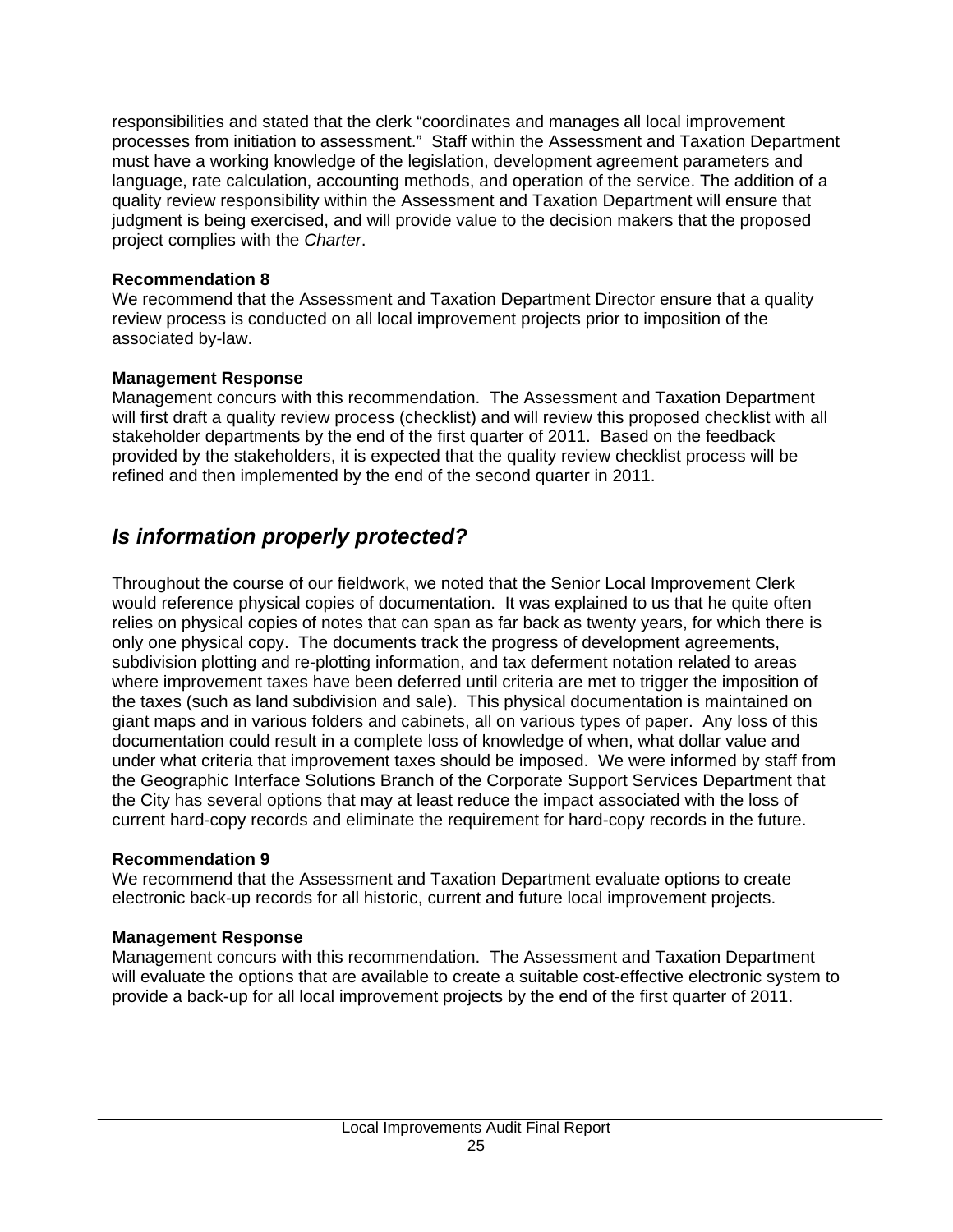

### **APPENDIX 1 - AUDIT PROCESS**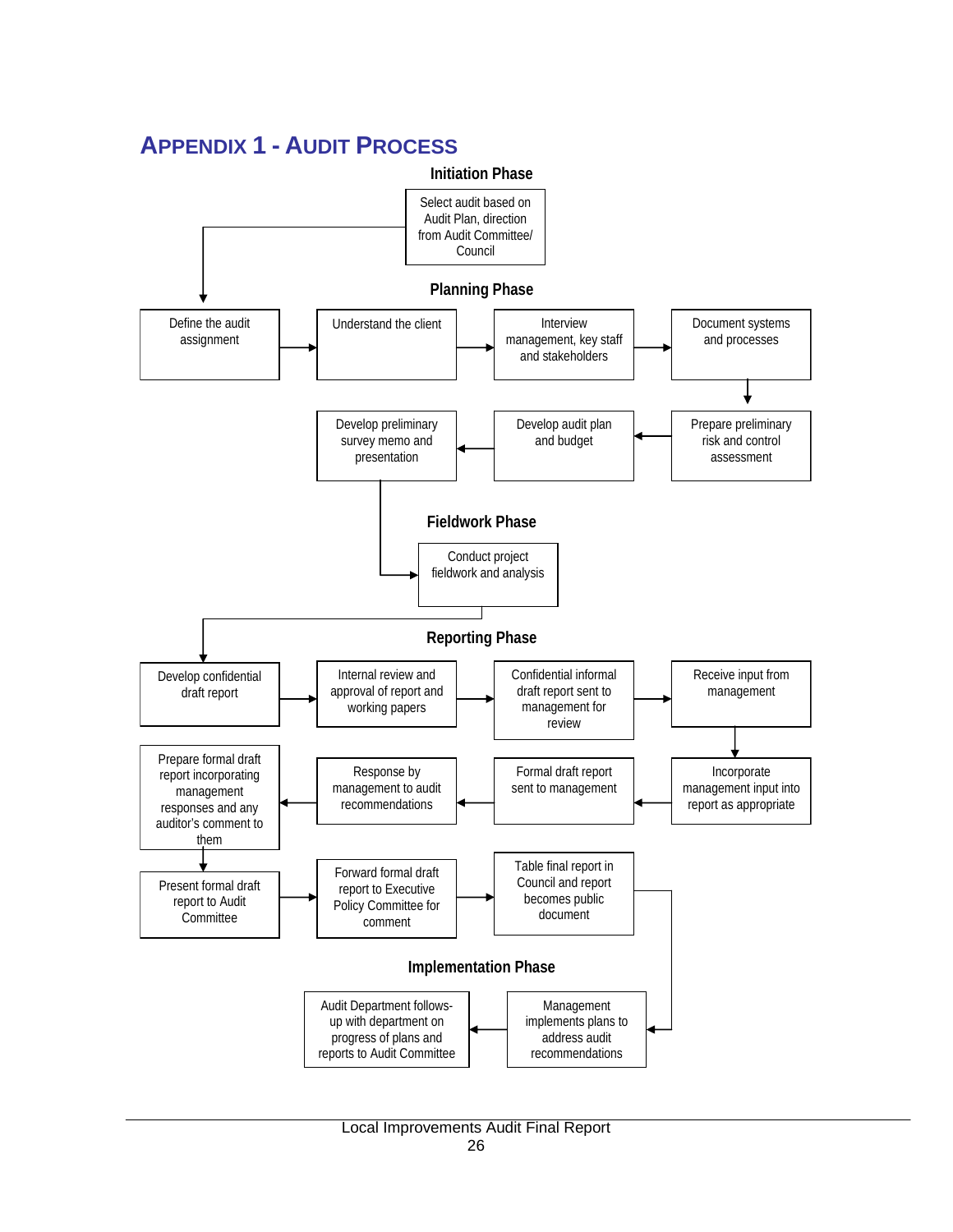# **APPENDIX 2 – TIMELINE FOR LOCAL IMPROVEMENT SERVICE**

| Local Improvement ("LI") Process Flow and Optimal Timeline                                                                                                                                                                  |                  |
|-----------------------------------------------------------------------------------------------------------------------------------------------------------------------------------------------------------------------------|------------------|
| Citizen confers with relevant City department for an improvement.<br>Department forwards improvement application to LI branch                                                                                               | Start            |
| LI branch prepares a "Petition For" the improvement detailing property owners<br>affected, property frontages and estimated per-frontage-foot rate for<br>improvements                                                      | 1 Month          |
| Citizen has 90 days from receiving the petition to obtain signatures from the<br>owners of at least 60% total land benefited and return to City Clerk                                                                       | 3 Months         |
| The petition is forwarded to the Senior Local Improvement Clerk, who<br>validates the petition signatures and reports the results to the relevant<br>Community Committee for LI advertisement approval                      | $1 - 2$ Months   |
| LI is advertised on the last Monday of March* in the local newspaper and<br>notifying letters are sent by mail to all affected property owners on the same<br>date (March)                                                  | $1 - 11$ Months  |
| Property owners have 30 days to file a "Notice of Objection" containing<br>signatures from the owners of 60% of land benefited to stop the improvement<br>from proceeding further (April)                                   | 1 Month          |
| LI is approved by Community Committee and forwarded on to the Standing<br>Policy Committee on Infrastructure Renewal and Public Works for Approval<br>(May)                                                                 | 1 Month          |
| Standing Policy Committee approves LI and forwards it to Executive Policy<br>Committee and Council for approval. The Authorization By-law is also<br>created and forwarded to Executive Policy Committee and Council (June) | 1 Month          |
| Contractors are engaged through the City's Materials Management Policy<br>process to complete the LI (July)                                                                                                                 | 1 Month          |
| Construction of LI is completed (August – October)                                                                                                                                                                          | $1 - 3$ Months   |
| Subtotal to End of Construction                                                                                                                                                                                             | $11 - 25$ Months |
| Tax Imposition By-law passed and owners assessed (February)                                                                                                                                                                 | 4 -6 Months      |
| <b>Total from Start to Assessment</b>                                                                                                                                                                                       | 15 - 31 Months   |

\*A special advertisement may be made prior to the last Monday of March, provided that the party requesting the special advertisement pays for its inclusion in the local newspaper.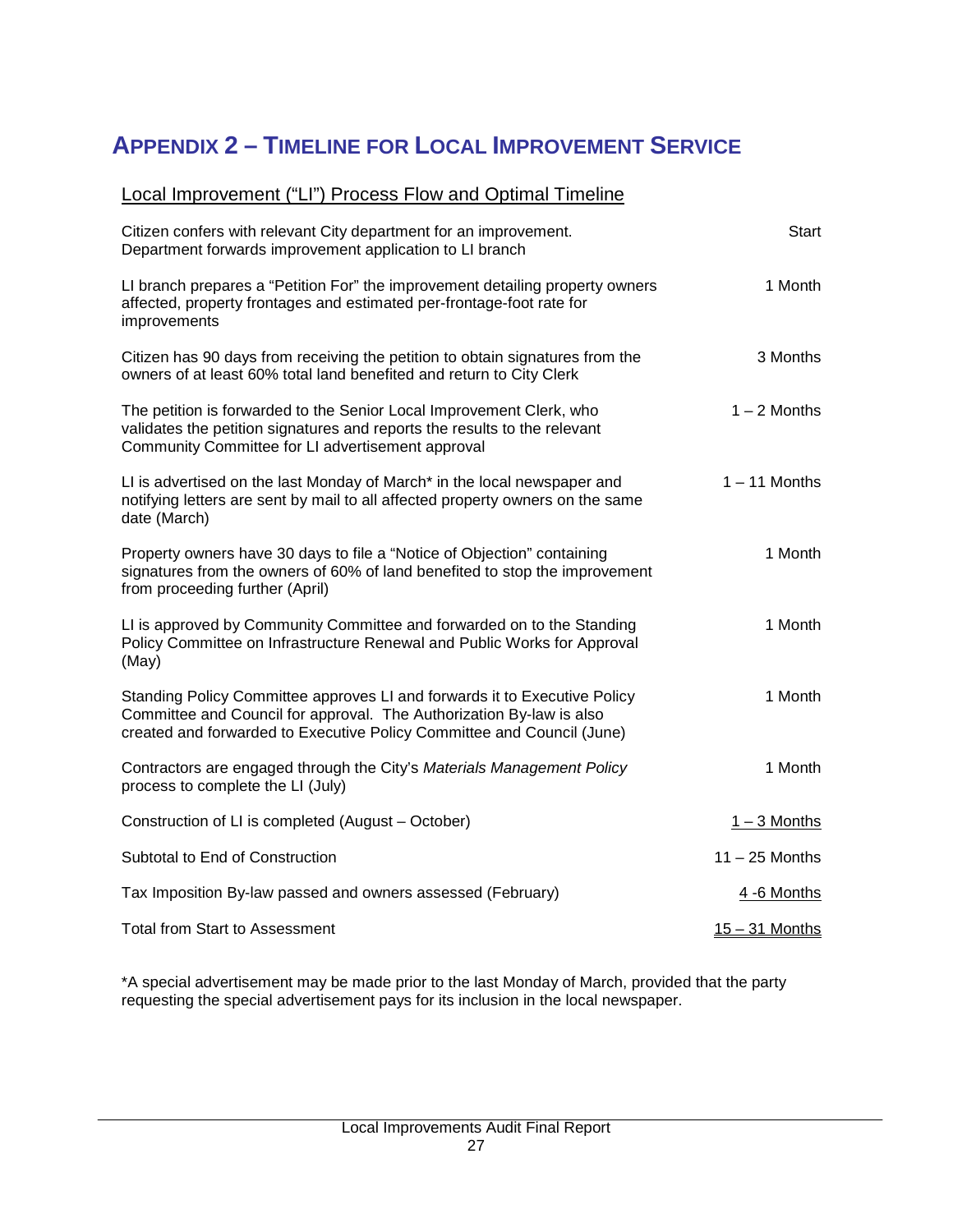### **APPENDIX 3 – REVENUE RECOGNITION ANALYSIS**

Before the approval of a tax revenue specific section in the Public Sector Accounting Handbook, guidance on tax revenues was limited to relevant portions of PS 1000 – "Financial Statement Concepts" and PS 1200 – "Financial Statement Presentation". These sections and our interpretation of their impact have been fully described in the body of our report.

In November 2009, the Public Sector Accounting Board approved section PS 3510 – "Tax Revenue" to be added to the *Public Sector Accounting Handbook*. This section gives more detailed guidance in regards to when tax revenues should be recognized. The section gives three main criteria and one lesser criteria to determine when revenue should be recognized. The following table outlines when taxes are recognized as revenue.

| Tax Revenue Criteria <sup>1</sup>                                  | When Criteria Is Met    |
|--------------------------------------------------------------------|-------------------------|
| 1. Tax meets definition of an asset [receivable] under PS 1000.36: | Imposition By-law       |
| (i) embodies a future benefit that involves a capacity to provide  | (By-law Payment Terms)  |
| future cash flows                                                  |                         |
| (ii) government controls access to the benefit                     | (By-law Payment Terms)  |
| (iii) transactions giving rise to control of benefit have occurred | (Passing of the By-law) |
| 2. Taxes are authorized                                            | Imposition By-law       |
|                                                                    | (Passing of By-law)     |
| 3. The event giving rise to taxes has occurred                     | Construction of         |
|                                                                    | Improvement             |

To a lesser extent, the section goes on to say that taxes are not recognized as revenue if the government "is unlikely to collect it."<sup>2</sup> The collectability of local improvement taxes is assured for the City due to the fact they carry the same weight as all other property taxes<sup>3</sup> and the City may acquire the property through tax sale from the owner if those taxes are not paid.<sup>4</sup>

Under this new section, all revenue recognition criteria are met at the time that the tax imposition by-law is passed for the project; therefore the revenue should be recognized in full at that point. This is similar to our findings in relation to the prior accounting guidance given in PS 1000 and PS 1200, and is also valid when PS 3510 – "Tax Revenue" comes into full force for fiscal years beginning on or after April 1, 2012.

 $\overline{a}$ 

<sup>&</sup>lt;sup>1</sup> *PSAB Handbook, PS 3510.08*<br><sup>2</sup> *PSAB Handbook, PS 3510.09*<br><sup>3</sup> *The City of Winnipeg Charter, Section 425*<br><sup>4</sup> *The City of Winnipeg Charter, Section 371*